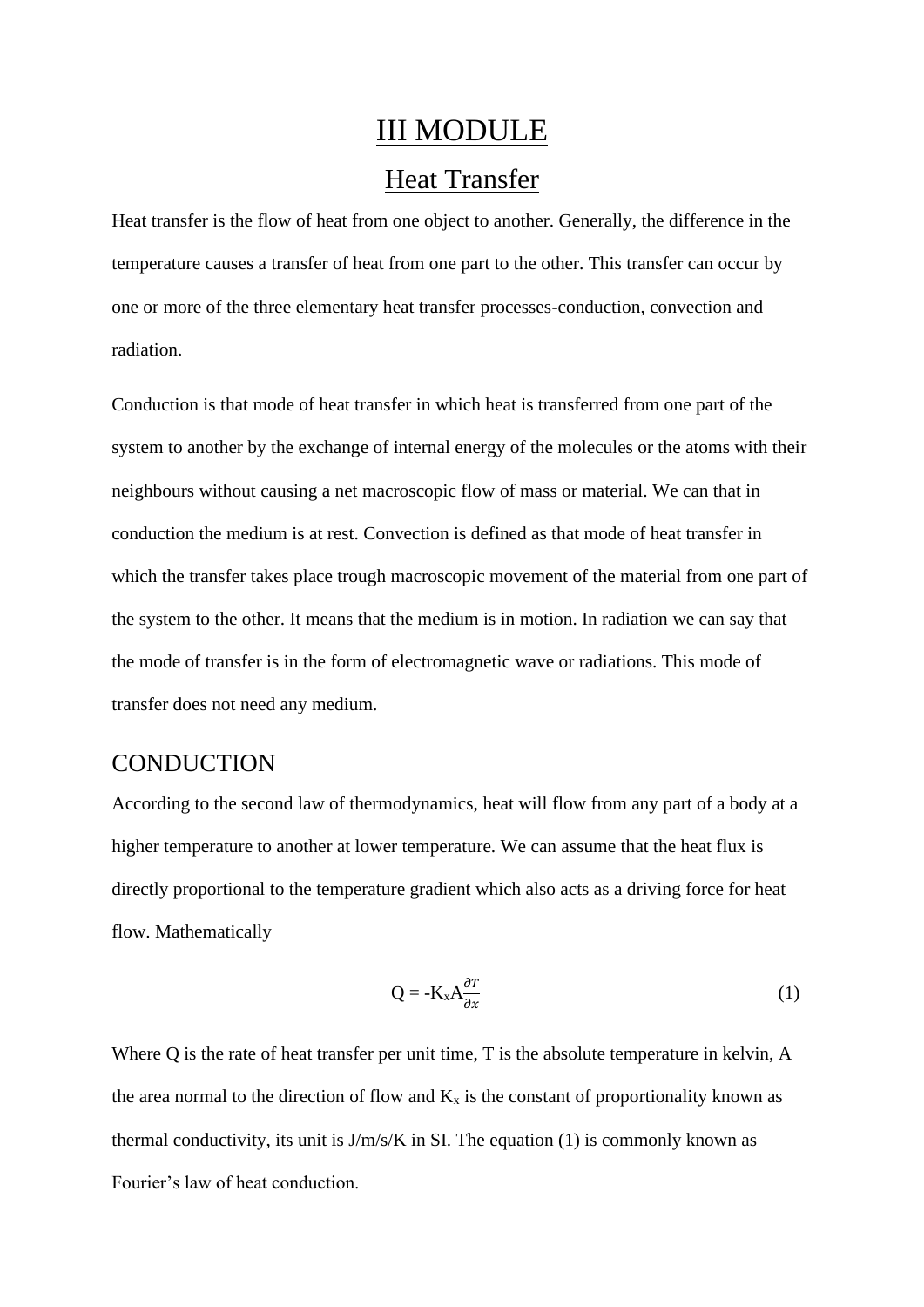## HEAT CONDUCTION EQUATION

## GENERAL HEAT CONDUCTION EQUATION FOR CARTESIAN

## CO-ORDINATES



In the above diagram, all the dimension of the cube is given as dx, dy and dz and the volume of the cube is  $V = dxdydz$ .

The direction of the heat transfer is shown in the figure and we have to find out the net heat transfer in the system

So to do it we have to find out heat transfer at each dimension

#### HEAT FLOW IN x-DIRECTION

We know from the Fourier equation that

$$
Q_x = -K_x[dy.dz] \frac{dT}{dx} dt
$$
 (2)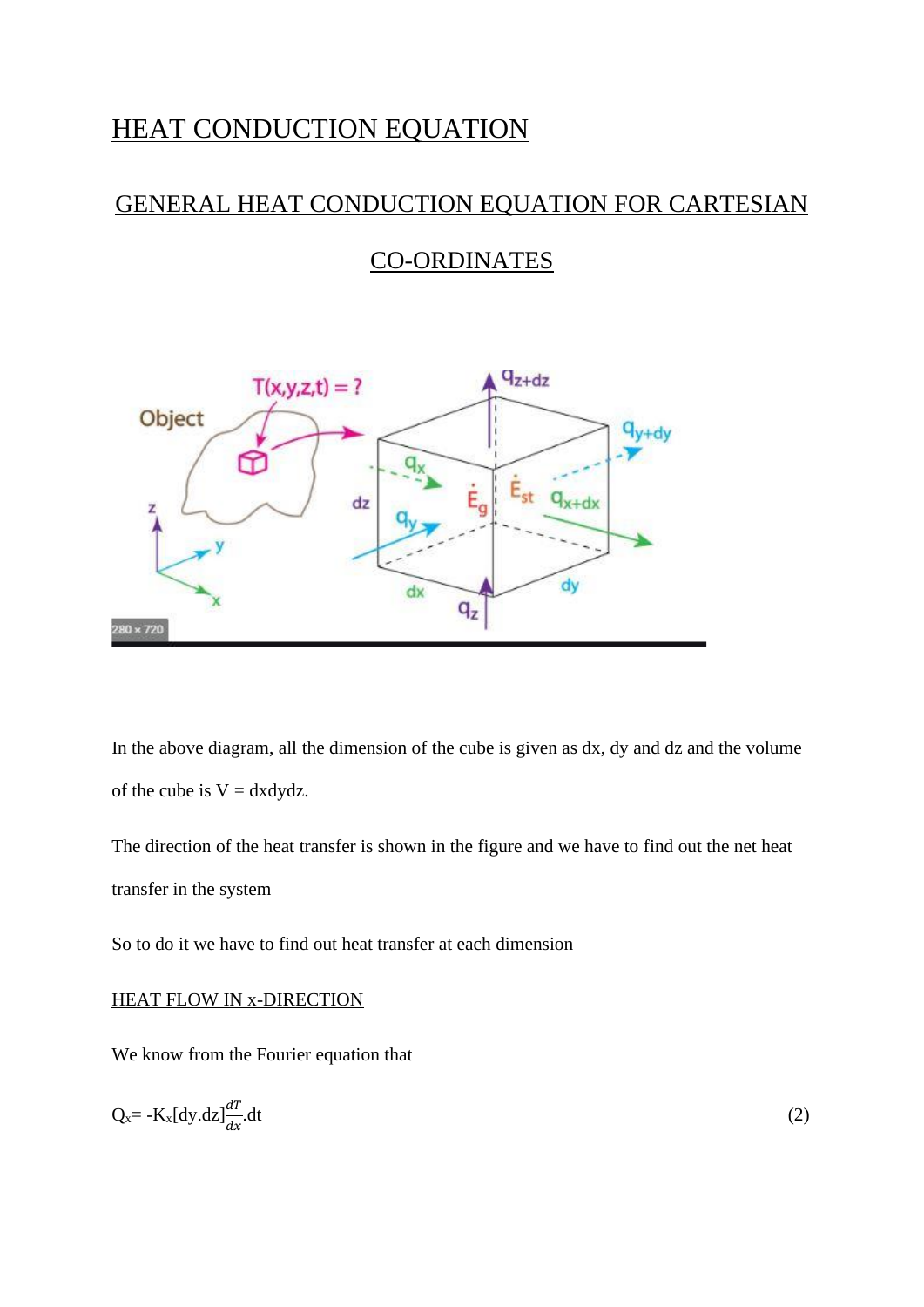where dy.dz is the area perpendicular to the heat transfer  $\frac{dT}{dx}$  is the temperature gradient and dt is the time interval

After some time the heat flow in x-direction will be

$$
Q_{x+dx} = Q_x + \frac{\partial}{\partial x} [Q_x].dx
$$
\n(3)

Net heat flow rate in x-direction

 $dQ_x = Q_x - \{ Q_x + \frac{\partial}{\partial x} [Q_x].dx \}$  $= Q_{x} - Q_{x} - \frac{\partial}{\partial x}[Q_{x}]$ .dx  $=-\frac{\partial}{\partial x}[Q_{x}].dx$  $= -\frac{\partial}{\partial x}[-K_x[dy.dz]\frac{dT}{dx}]dt.dx$ 

Keeping aside all the constant term

$$
=dy.dz.dt.\frac{\partial}{\partial x}[K_x\frac{dT}{dx}].dx
$$
  

$$
=dxdydzdt\frac{\partial}{\partial x}[K_x\frac{dT}{dx}]
$$
 (4)

Similarly in y and z direction

$$
dQ_y = dxdydzdt \frac{\partial}{\partial y} [K_y \frac{dT}{dy}]
$$
\n(5)

$$
dQ_z = dx dy dz dt \frac{\partial}{\partial z} [K_z \frac{dT}{dz}]
$$
\n(6)

so the total amount of heat in the system:-

add 4, 5 and 6

i.e., 
$$
\left\{\frac{\partial}{\partial x}\left[K_{x}\frac{dT}{dx}\right] + \frac{\partial}{\partial y}\left[K_{y}\frac{dT}{dy}\right] + \frac{\partial}{\partial z}\left[K_{z}\frac{dT}{dz}\right]\right\}dxdydz
$$
 (7)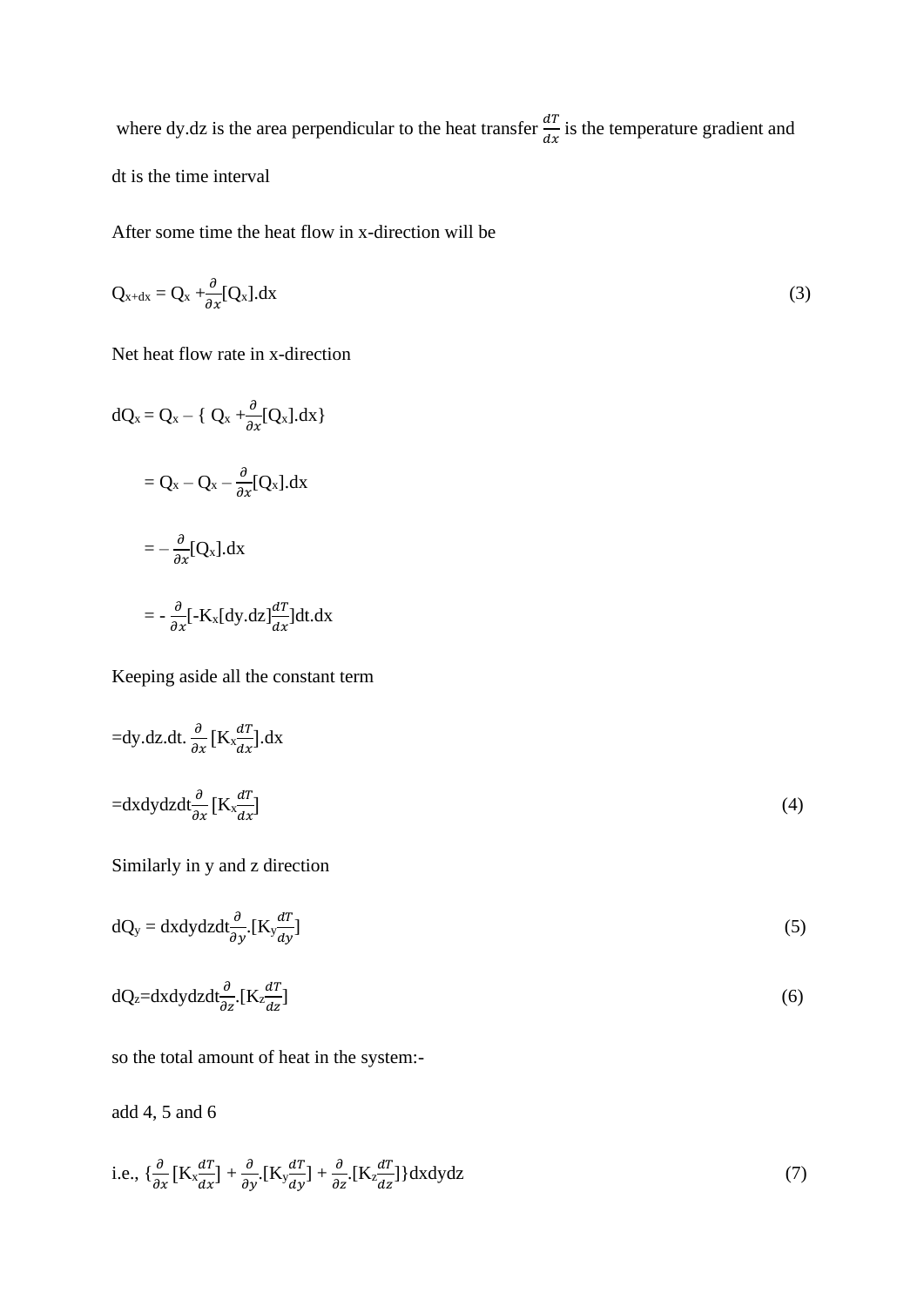now consider if any heat generation stay in the system, so heat produced by system generator is

 $Q_g = q_g *$ volume of the system  $*$  time

$$
= q_g \, dx \, dy \, dz \, dt \tag{8}
$$

#### HEAT PRODUCED BY SYSTEM

 $=$  mcdT

$$
= \rho \mathrm{d}x \mathrm{d}y \mathrm{d}z \cdot c \cdot \frac{dT}{dt} \cdot dT \tag{9}
$$

Now equating all equation

i.e., heat flow in the system + heat produced by system generator  $=$  heat produced by the system

the final equation will be

$$
\frac{\partial}{\partial x}\left[K_x \frac{dT}{dx}\right] + \frac{\partial}{\partial y}\left[K_y \frac{dT}{dy}\right] + \frac{\partial}{\partial z}\left[K_z \frac{dT}{dz}\right] + q_g = \rho c \frac{dT}{dt} \dots \dots \dots \dots \dots \dots
$$

Here  $dT = change$  in temperature

 $dt = time interval$ 

 $c =$  heat capacity

 $K=$  conductivity

#### IF SYSTEM IS ISOTROPIC AND HOMOGENOUS i.e.,Kx=Ky=Kz

The equation will be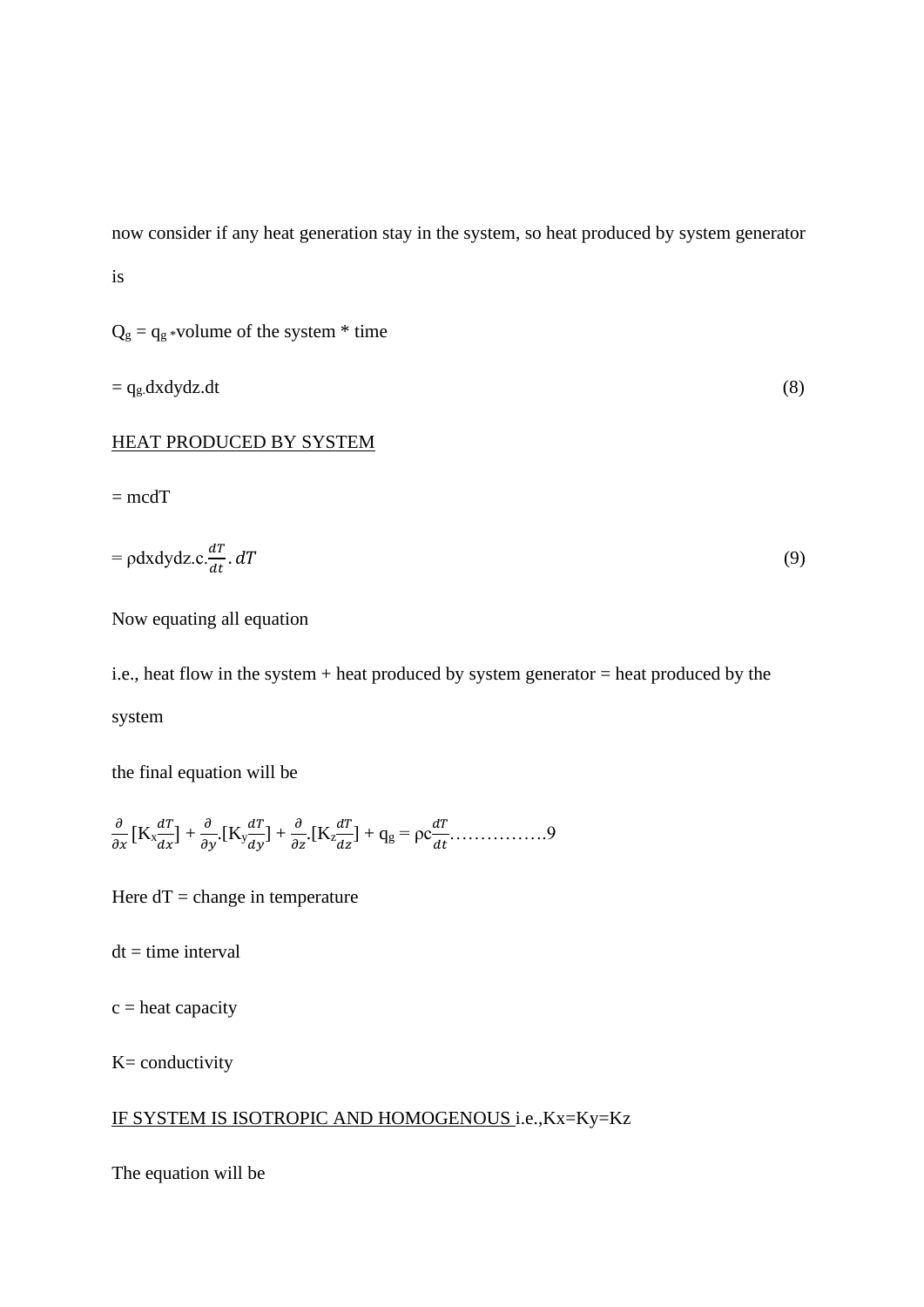K( 2 <sup>2</sup> + 2 <sup>2</sup> <sup>+</sup> 2 2 ) + q<sup>g</sup> = ρc ( 2 <sup>2</sup> + 2 <sup>2</sup> <sup>+</sup> 2 2 )+ qg = …………………..HEAT CONDUCTION EQUATION(10)

## CASES OF HEAT CONDUCTION EQUATION

(i) Heat conduction without any heat-producing consuming/ reaction

i.e., 
$$
q_g = 0
$$

Therefore the equation will become

$$
\frac{dT}{dt} = \alpha \left( \frac{d^2T}{dx^2} + \frac{d^2T}{dy^2} + \frac{d^2T}{dz^2} \right)
$$

Here  $\alpha$  is known as thermal diffusivity which is  $\alpha = \frac{K}{\rho c}$  and its unit is m<sup>2</sup>/s.

(ii) Heat conduction in steady-state

i.e., 
$$
\frac{dT}{dt} = 0
$$

the equation will become

$$
\alpha \left( \frac{d^2 T}{dx^2} + \frac{d^2 T}{dy^2} + \frac{d^2 T}{dz^2} \right) = 0
$$
  
or  

$$
\alpha \nabla^2 T = 0
$$

∇2 is the laplace operator

(a) Heat conduction equation in the cylindrical coordinate system is given by

$$
\frac{dT}{dt} = \alpha \left[ \frac{1}{r} \frac{\partial}{\partial r} \left( r \frac{dT}{dr} \right) + \frac{d^2 T}{d\theta^2} + \frac{d^2 T}{dz^2} \right]
$$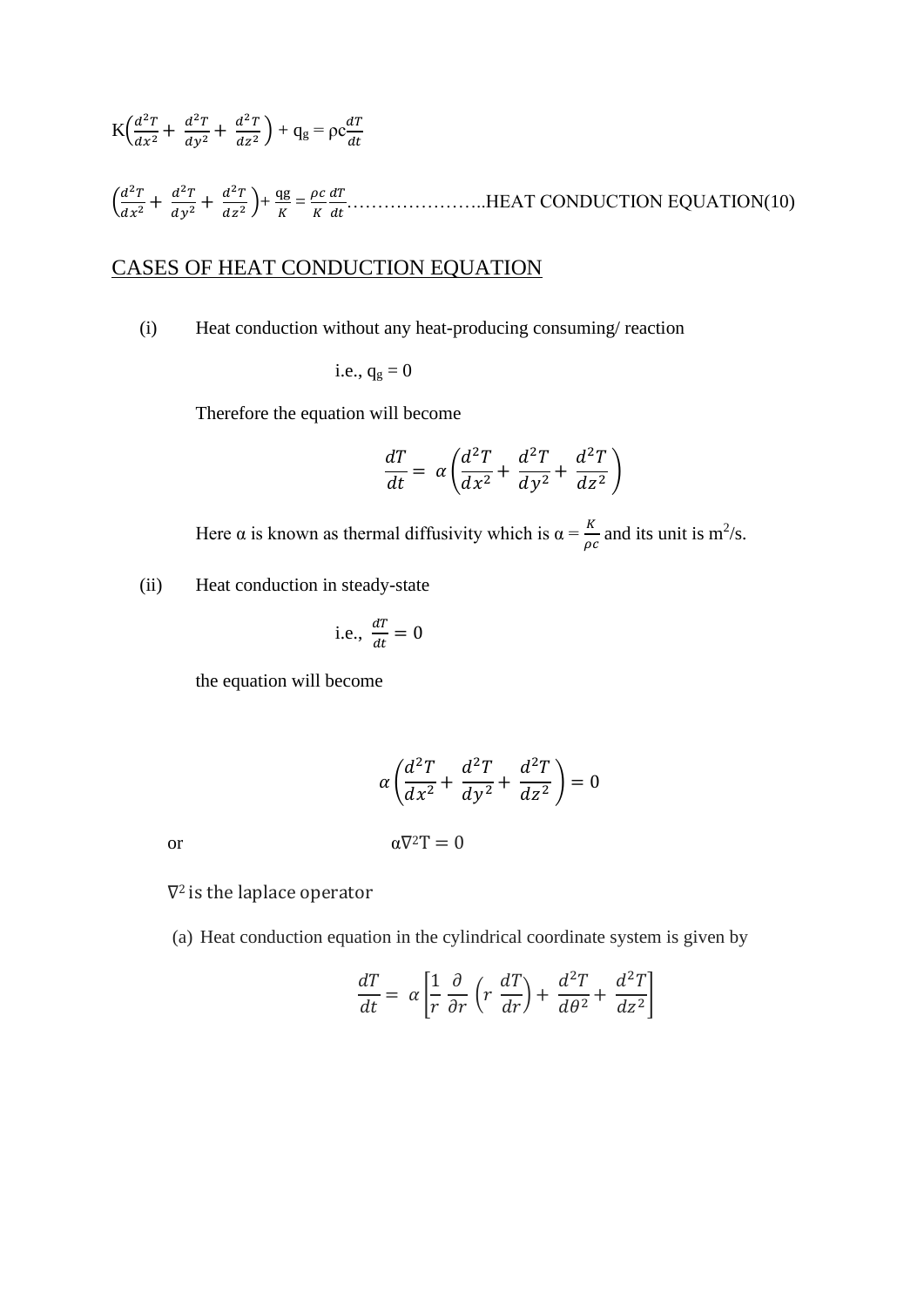## HEAT CONDUCTION THROUGH COMPOSITE WALL

#### The thermal resistance concept

The Fourier quation for steady conduction through a constant area plane wall, can be written

$$
Q_{\text{conduction}} = -KA \frac{dT}{dx} = KA \frac{T_1 - T_2}{L}
$$

This can be re-arranged as:

$$
Q_{\text{conduction}} = \frac{T_1 - T_2}{R_{wall}}
$$

$$
R_{\text{wall}} = \frac{L}{kA}
$$

Rwall is the *thermal resistance* of the wall against heat conduction or simply the *conduction resistance* of the wall.

The heat transfer across the fluid/solid interface is based on *Newton's law of cooling*

$$
Q = hA(T_s - T_{\infty})
$$

$$
R_{Conv} = \frac{1}{hA}
$$

Rconv is the thermal resistance of the surface against heat convection or simply the *convection resistance* of the surface.

Thermal radiation between a surface of area *A* at *Ts* and the surroundings at  $T\infty$  can be expressed as:

$$
Q = \epsilon \sigma A (T_s^4 - T_\infty^4) = h_{rad} A (T_s - T_\infty) = \frac{(T1 - T_\infty)}{R_{rad}}
$$

$$
R_{\rm rad} = \frac{1}{h_{\rm rad} A}
$$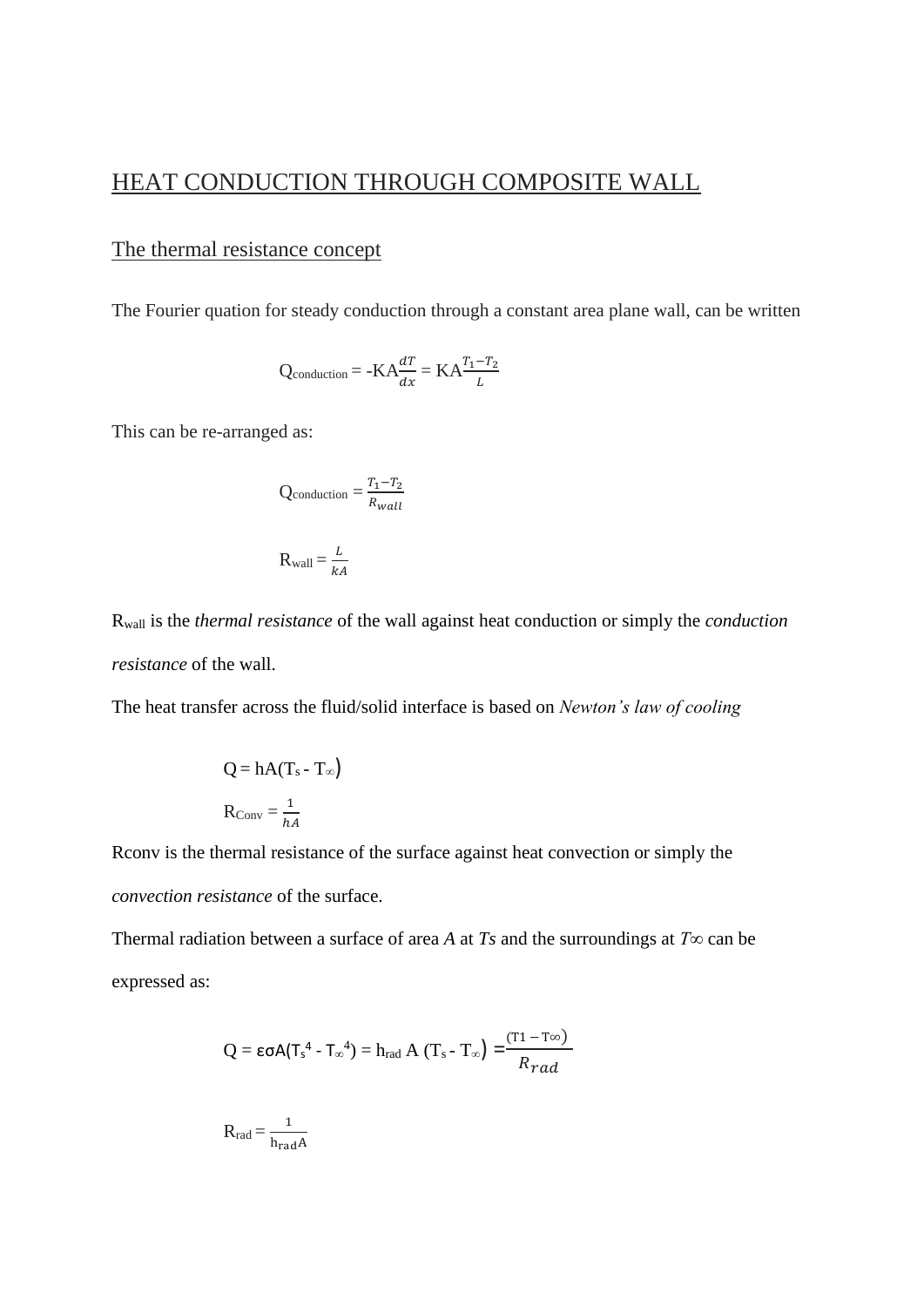$$
h_{rad} = \epsilon \sigma (T^2_s + T^2_\infty)(T_s + T_\infty)
$$

where  $\sigma = 5.67 \times 10^{-8}$  [W/m<sup>2</sup>K<sup>4</sup>] is the Stefan-Boltzman constant. Also  $0 < \varepsilon < 1$  is the emissivity of the surface. Note that both the temperature must be in Kelvin.

#### THERMAL RESISTANCE NETWORK

A composite wall refers to a wall of a several heterogeneous layers, e.g., walls of dwelling houses where bricks are given a layer of plaster on either side. Likewise walls of furnaces, boilers and other heat exchange devices consist of several layers; a layer for mechanical strength or for high temperature characteristics (fire brick), a layer of low thermal conductivity material to restrict the flow of heat (insulating brick) and another layer for structural requirements for good appearance (ordinary brick).

Fig. 2 shows one such composite wall having three layers of different materials tightly fitted to one another. The layers have thicknesses  $\delta_1$ ,  $\delta_2$ ,  $\delta_3$  and their thermal conductivities correspond to the average temperature conditions. The surface temperature of the wall are  $t_1$  and  $t_4$  and the temperatures at the interfaces are  $t_2$  and  $t_3$ .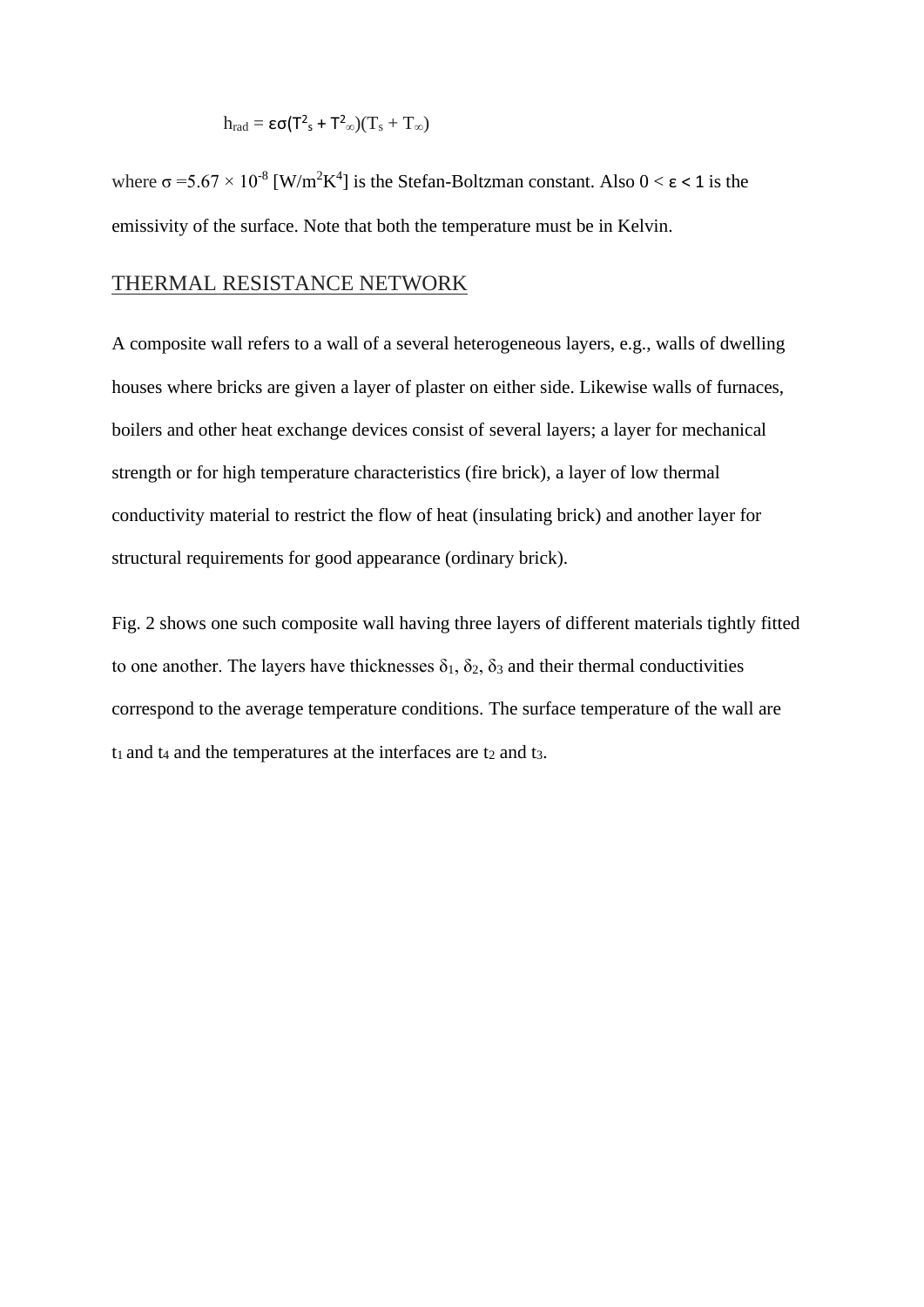

*Figure 2: STEADY STATE HEAT CONDUCTION THROUGH A COMPOSITE WALL*

Under steady state conditions, heat flow does not vary across the wall, i.e., it is same for every layer. Thus-

$$
Q = \frac{k_1 A}{\delta_1} (t_1 - t_2) = \frac{k_2 A}{\delta_2} (t_2 - t_3) = \frac{k_3 A}{\delta_3} (t_3 - t_4)
$$

Rewriting the above expression in terms of temperature drop across each layer,

$$
t_1 - t_2 = \frac{Q\delta_1}{k_1 A} \; ; \; t_2 - t_3 = \frac{Q\delta_2}{k_2 A} \; ; \; t_3 - t_4 = \frac{Q\delta_3}{k_3 A}
$$

Summation gives the overall temperature difference across the wall

$$
t_1 - t_4 = Q\left(\frac{\delta_1}{k_1 A} + \frac{\delta_2}{k_2 A} + \frac{\delta_3}{k_3 A}\right)
$$

Then

$$
Q = \frac{(t_1 - t_4)}{\delta_1/k_1 A + \delta_2/k_2 A + \delta_3/k_3 A} = \frac{(t_1 - t_4)}{R_{t_1} + R_{t_2} + R_{t_3}}
$$

Distributing of temperature in a plane multilayer wall is represented by a polygonal line (Fig. 3.6).

**When the above analysis is extended to an n-layer composite wall, one obtains:**

$$
Q = \frac{(t_1 - t_{n+1})}{\sum_{1}^{n} \delta / k A}
$$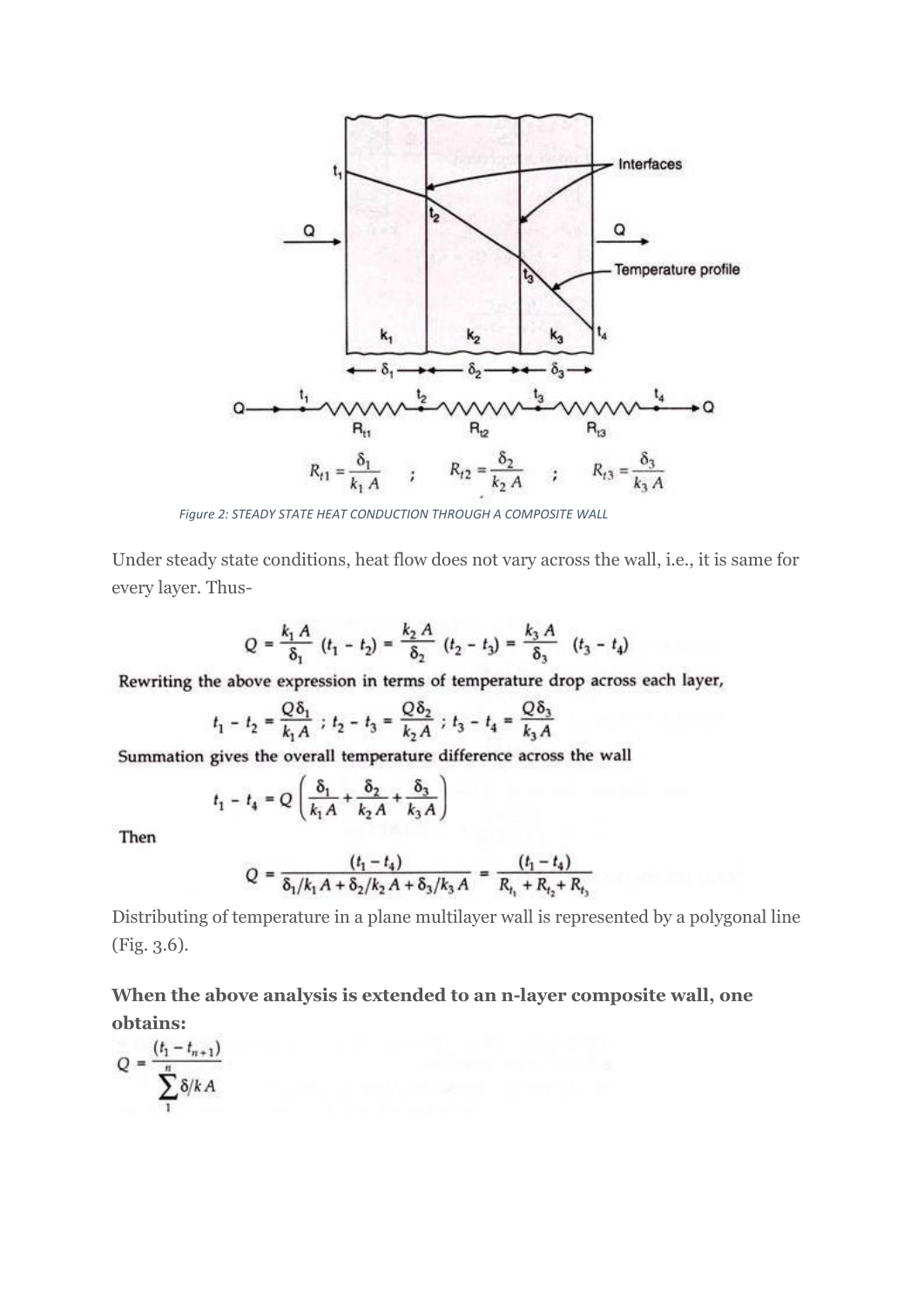where  $\sum_{i=1}^{n} \delta / kA$  is sum of the thermal resistances of different layers comprising the composite wall.

Analysis of the composite wall assumes that there is a perfect contact between layers and no temperature drop occurs across the interface between materials.

## Unsteady state heat conduction

In the previous section, the heat conduction equations were applied to different steady state conditions, where the temperature of a system was only a function of space, not time. However, most metallurgical process involve not only the function of space but also a function of time. Heat conduction in such case is known as unsteady state heat conduction or transient heat conduction.

#### Lumped analysis

In lumped system analysis, the internal conduction resistance of the heat flow is negligible compared to the convective resistance at the surface. So, the temperature of the body varies with time, but at any given instant, the temperature within the body is uniform and is independent of position i.e,  $T = T(\tau)$  only.

Consider a solid body of arbitrary shape, volulme V, mas m, density ρ, surface area A and specific heat  $C_p$  as shown in figure below.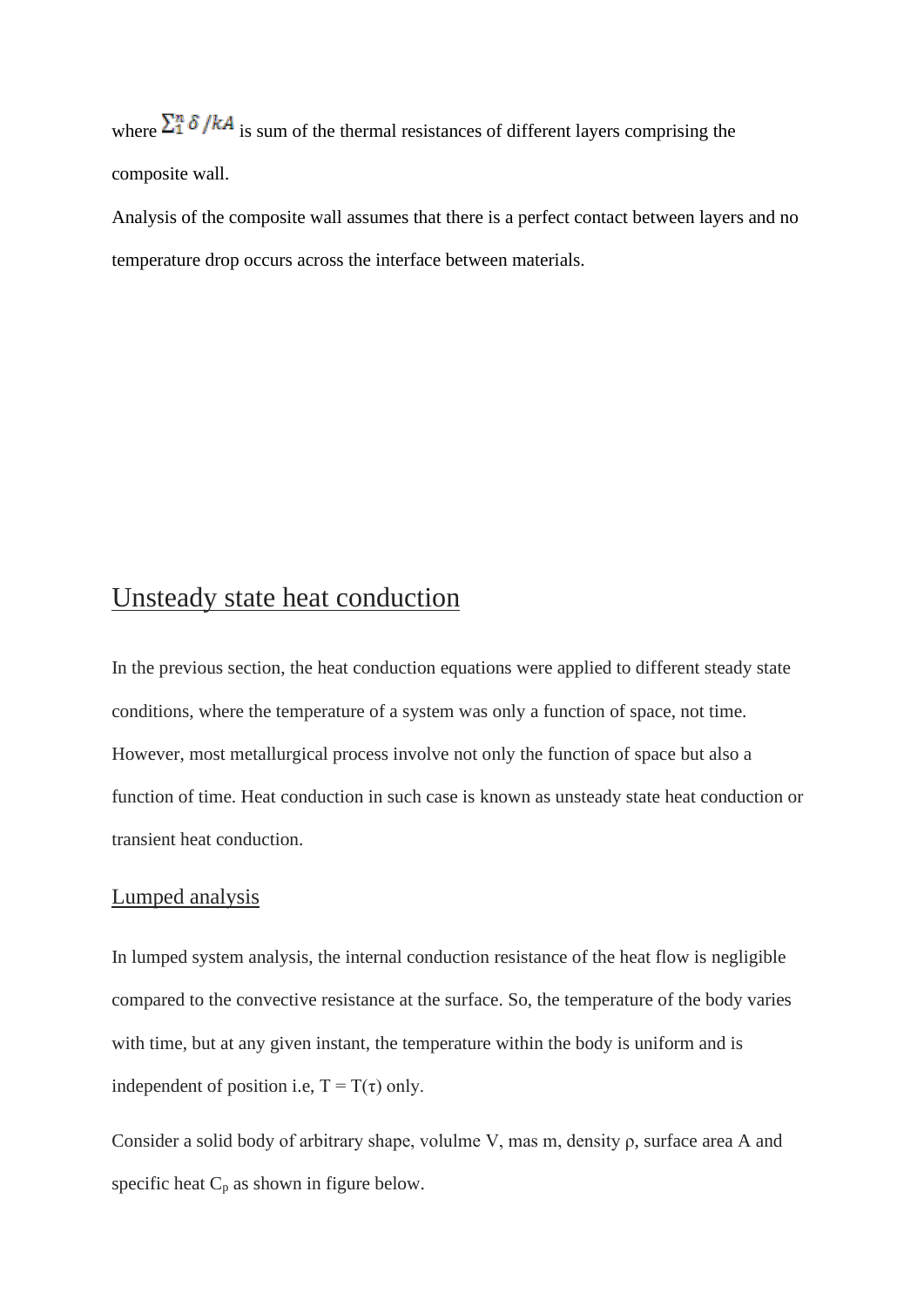At  $\tau = 0$ , let the temperature throughout the body be uniform at T = T<sub>i</sub>. At the instant  $\tau = 0$ , let the body be suddenly placed in a medium at a temperature of  $T<sub>∞</sub>$  as shown in figure.



*1lumped system analysis*

The energy balance for this situation will be

Amount of heat transferred into the body in time interval  $d\tau$  = Increase in the internal energy of the body in time interval dτ

So heat enetering into the solid is due to convection and it is expressed as

$$
Q_{conv} = hA(T_{\infty} - T(\tau))
$$

And

$$
E = \rho V c \frac{dT}{dt}
$$
 (a)

Introducing the temperature difference  $\theta$ 

 $\Theta = T(\tau) - T_{\infty}$ 

Differentiating the above equation we get that  $dT/dt = -d\theta/dt$ , substituting in equation (a) and rearranging the equation we obtain

$$
\Theta = \frac{\rho V c}{h A} \frac{d\theta}{dt}
$$
 (b)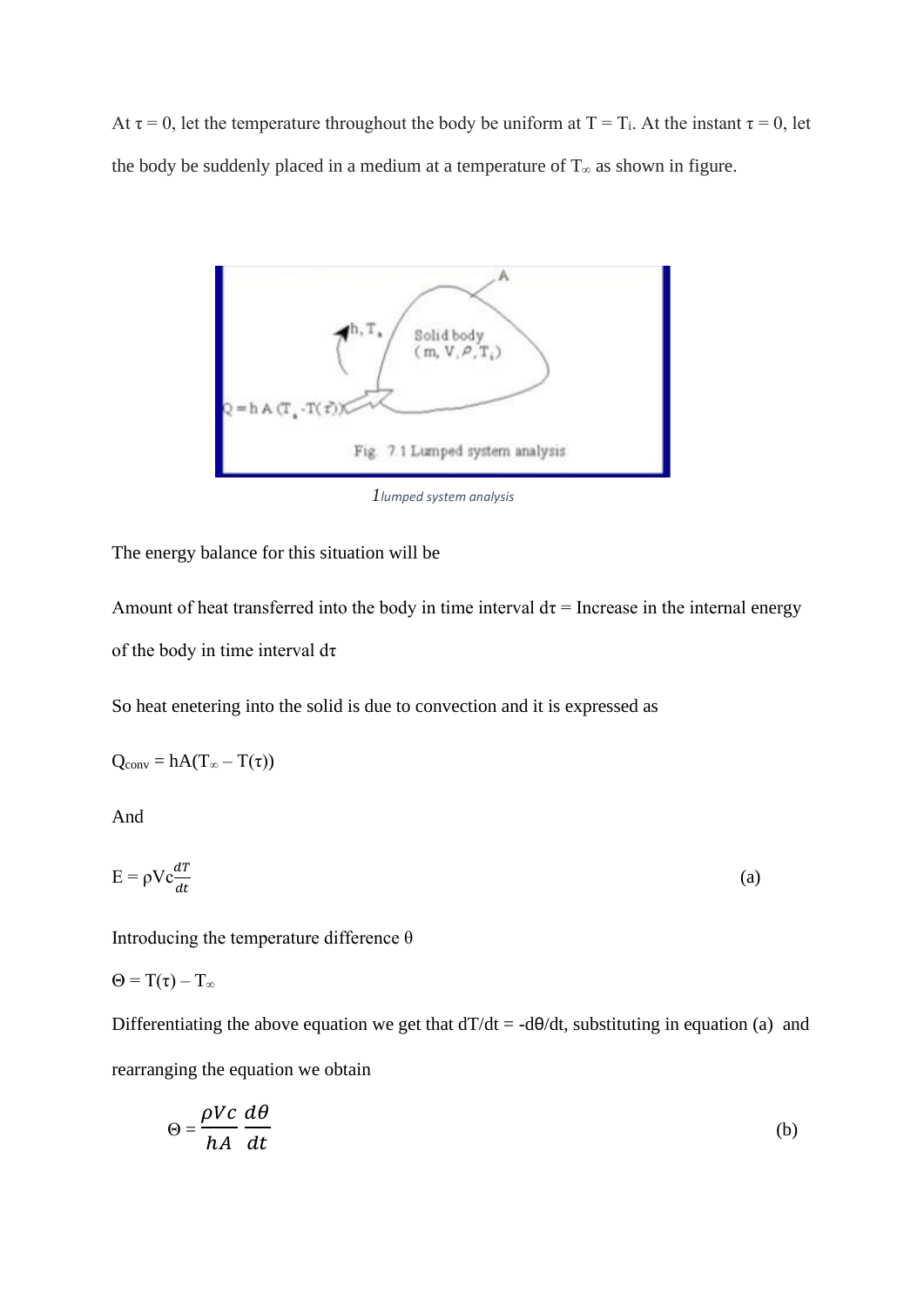By separation of variables and integration from the initial condition at  $t = 0$  and  $T(0) = T_i$ , we get

$$
\frac{\rho V c}{h A} \ln \frac{\theta}{\theta_i} = t
$$
 (c)

Where  $\theta_i = T_{\infty} - T_i$ 

The fraction  $\theta$  $\theta_i$ can be obtained by rearranging the above equation such

$$
\frac{\theta}{\theta_i} = \frac{T_{\infty} - T}{T_{\infty} - T_i} = \exp\left[\left(\frac{hA}{\rho Vc}\right)t\right]
$$
\n(d)

Equation (d) can also be called as Newtonian cooling (or heating). It shows that the temperature falls exponentially with time.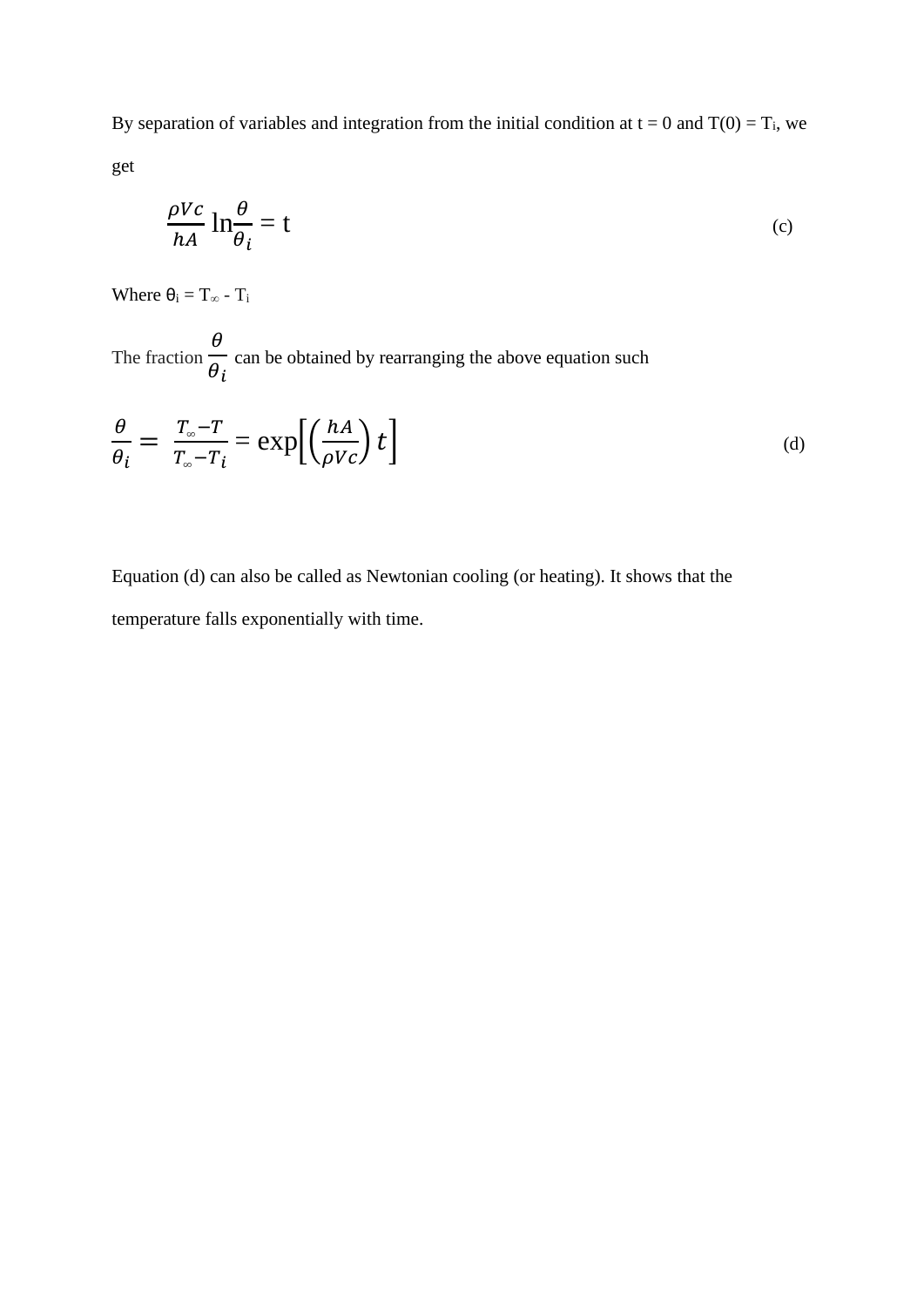## IV MODULE

### NATURAL AND FORCED CONVECTION

Convection is the mechanism of heat transfer through a fluid in the presence of bulk fluid motion. Convection is classified as natural and forced convection depending on how fluid motion is initiated . in natural convection any fluid motion is caused by natural means such as buoyant effect, i.e., the rise of warmer fluid and the fall of cooler fluid. Whereas in forced convection, the fluid is forced to flow over a surface or in the tube by external means such as a pump or fan.

#### **Mechanism of forced convection**

Convection heat transfer is complicated since it involves fluid motion as well as heat conduction. The fluid motion enhances heat transfer (the higher the velocity the higher the heat transfer rate).

The rate of convection heat transfer is expressed by Newton's law of cooling:

 $q = h(T_s - T_{\infty})$  $Q = hA(T_s - T_{\omega})$ 

The convective heat transfer coefficient h strongly depends on the fluid properties and the roughness of the solid surface, and the type of the fluid flow.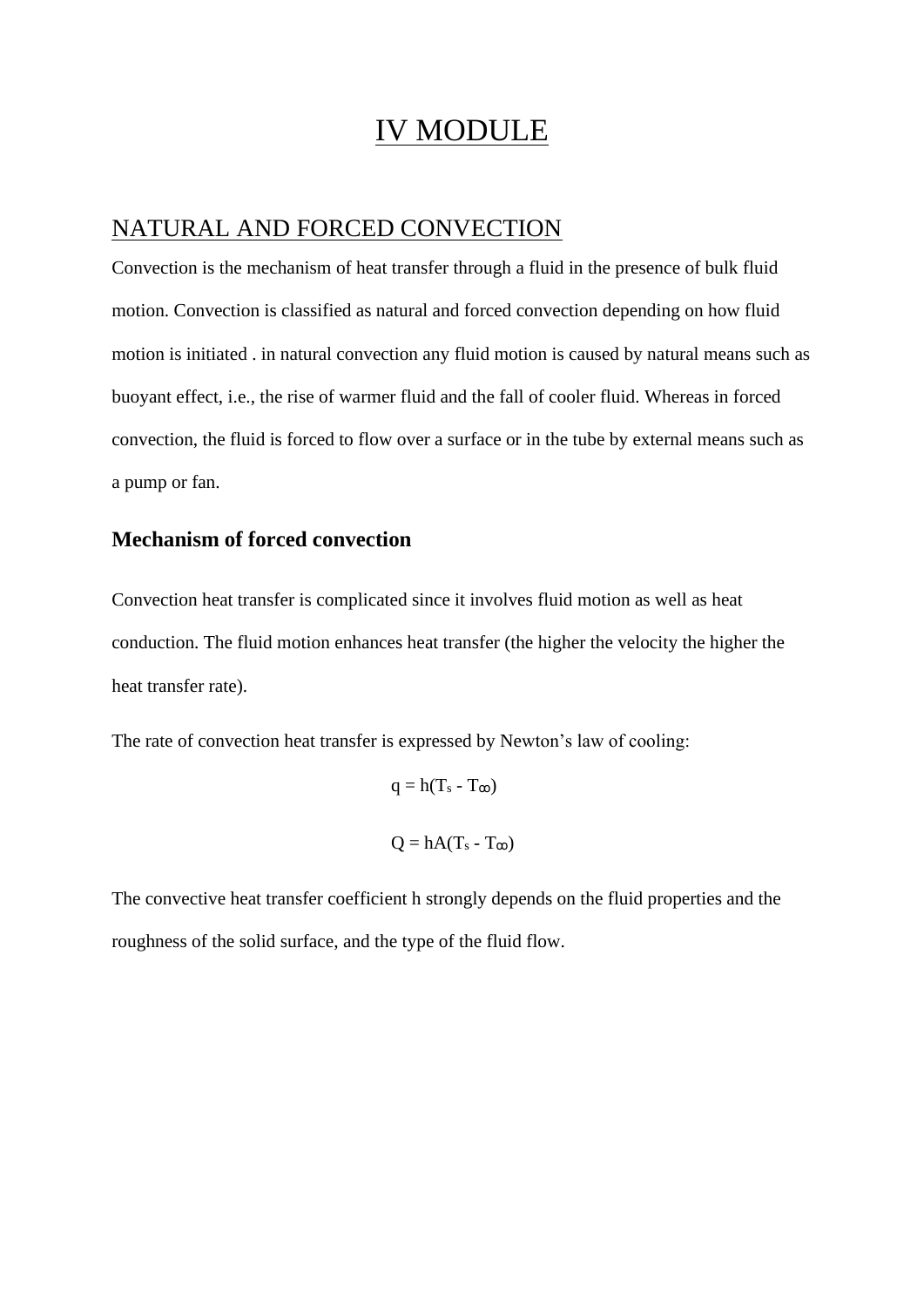

Form the above figure it is assumed that the velocity of the fluid is zero at the wall, this assumption is called no-slip condition. So the heat transfer from the solid surface to the fluid layer is purely conduction since the fluid is motionless. Thus,

$$
q_{conv}^{\star} = q_{cont}^{\star} = -k_{final} \frac{\partial T}{\partial y}\Big|_{y=0} \longrightarrow h = \frac{-k_{final} \frac{\partial T}{\partial y}\Big|_{y=0}}{T_{s} - T_{m}}
$$

The convection heat transfer coefficient, in general, varies along the flow direction. The mean or average convection heat transfer coefficient for a surface is determined by averaging the local heat transfer coefficient over the entire surface.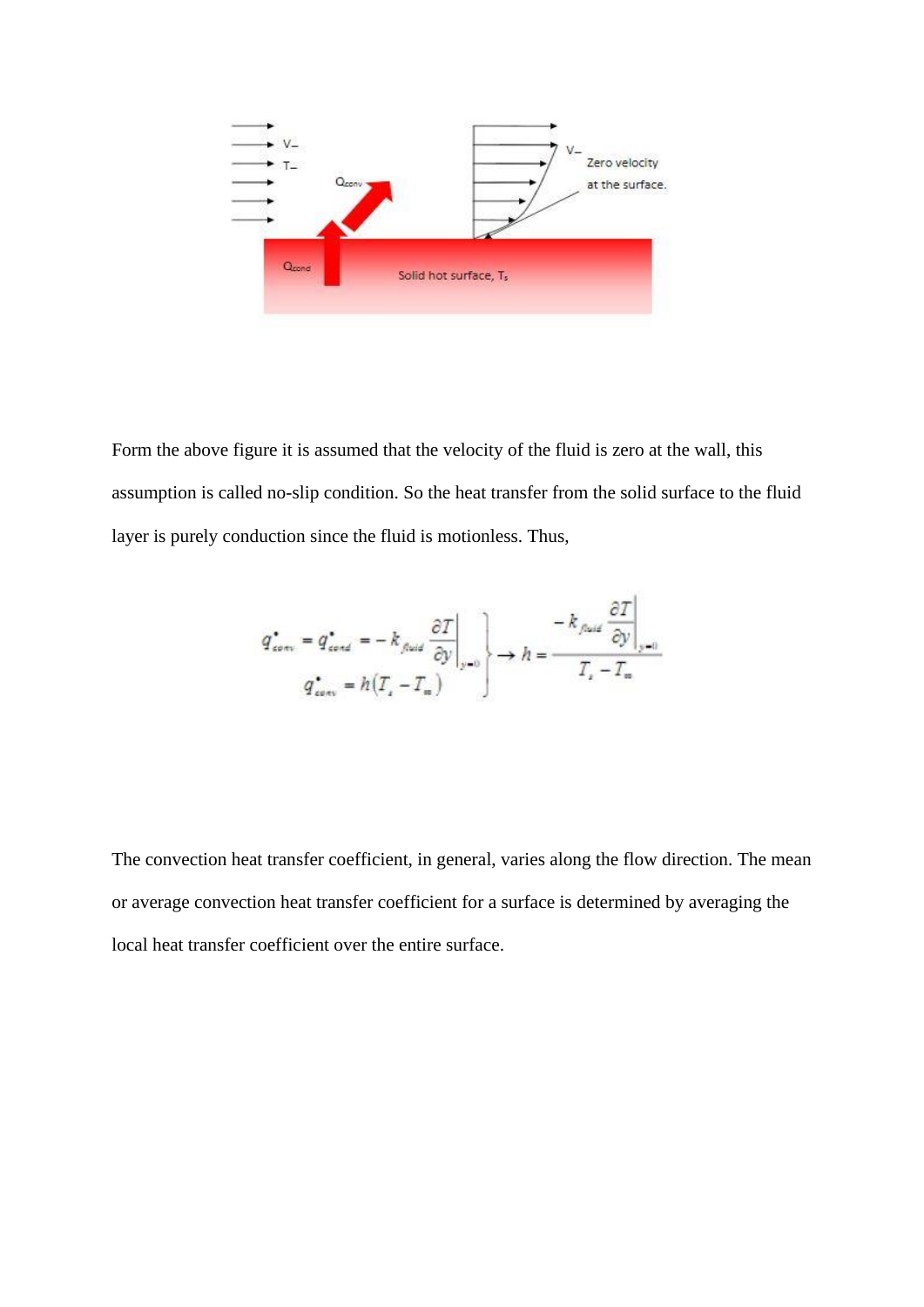#### NON-DIMENSIONAL GROUP

The dimensionless group are

Nusselt number: non-dimensional heat transfer coefficient

$$
N_{u} = \frac{h\delta}{k} = \frac{q^{\circ}conv}{q^{\circ}cond}
$$

Where  $\delta$  is the characteristic length. Nusselt number represents the enhancement of heat transfer through a fluid as a result of convection relative to conduction across the same fluid layer.

Prandtl number: is a measure of the relative thickness of the velocity and thermal boundary layer

$$
P_r = \frac{molecular\ diffusitivity\ of\ momentum}{molecular\ diffusitivity\ of\ heat} = \frac{v}{\alpha} = \frac{\mu C_p}{\alpha}
$$

Where  $\alpha$  = thermal diffusivity

 $C_p$  = specific heat capacity

 $\mu$  = dynamic viscosity

 $v =$ kinematic viscosity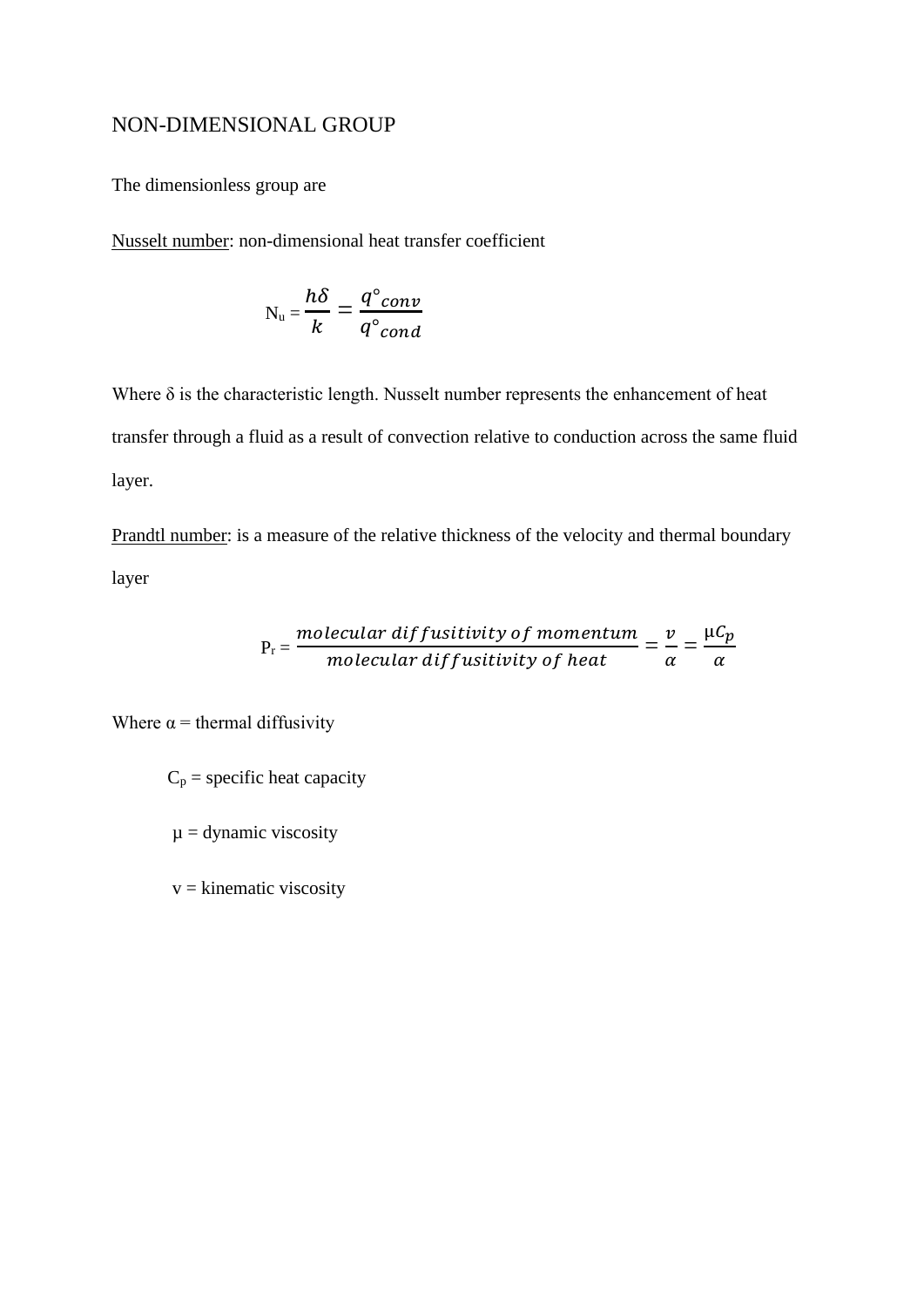#### **Thermal boundary layer**

A thermal boundary layer develops when a fluid at a specific temperature flows over a surface which is at different temperature



*2 thermal boundary layer*

The thickness of the thermal boundary layer  $\delta_T$  is defined as the distance at which:

$$
\frac{T - T_s}{T_\infty - T_s} = 0.99
$$

The relative thickness of the velocity and the thermal boundary layer is described by the Prandtl number.

For low Prandtl number fluids, i.e., liquid metals, heat diffuses much faster than momentum flow and the velocity boundary layer is contained within the thermal boundary layer. On the other hand for high Prandtl number like oil, heat diffuses much slower than the momentum and the thermal boundary layer is contained within the velocity boundary layer.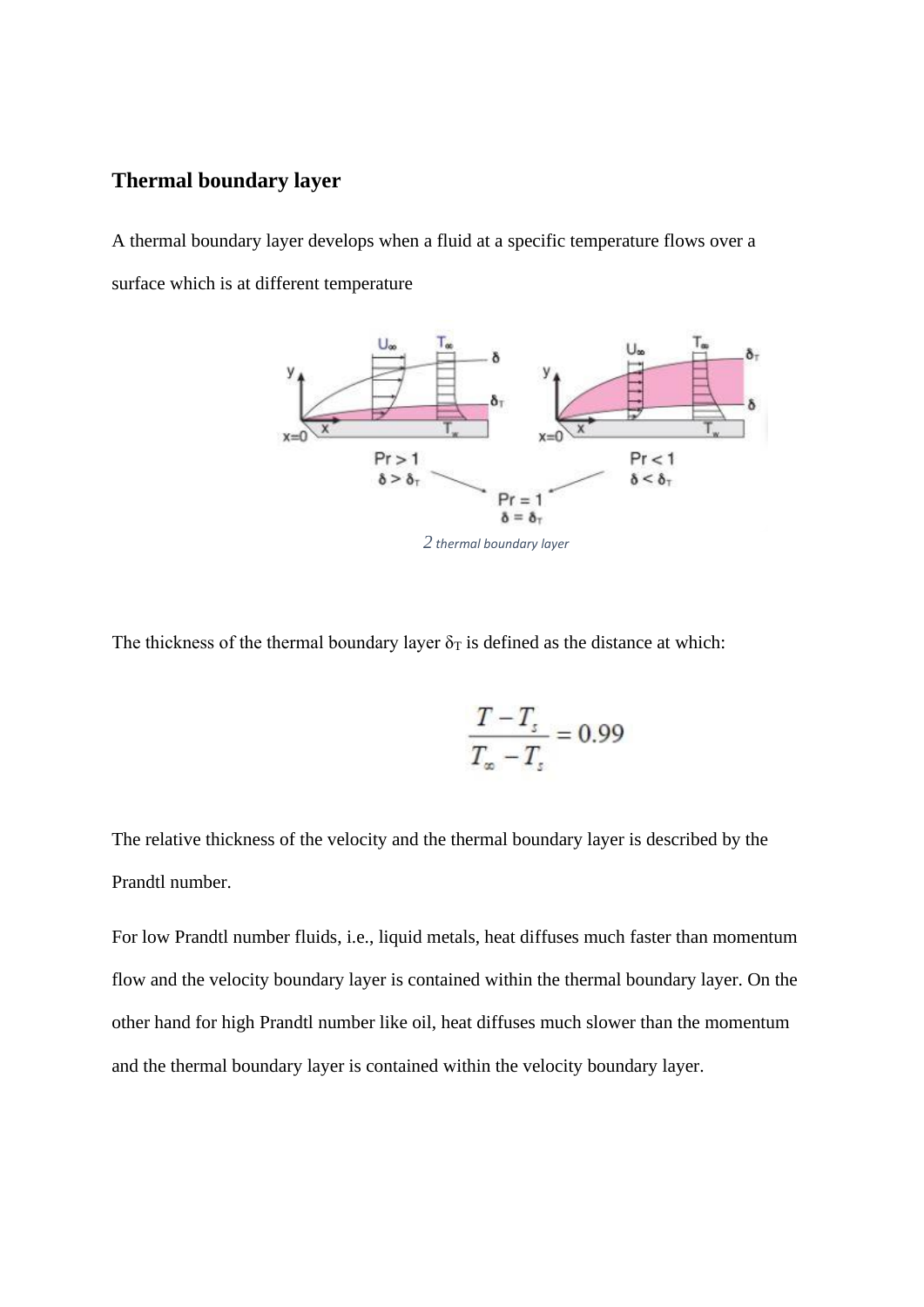## RADIATIVE HEAT TRANSFER

Heat transfer form a body with a high temperature to a body with low temperature, when bodies are not in direct physical contact with each other or when they are separated in space, is called heat radiation. All physical substances in solid, liquid, or gaseous states can emit energy via a process of electromagnetic radiation because of vibrational and rotational movement of their molecules and atoms. Unlike in conduction and convection,, radiative heat transfer doesnot require any medium.

Everything around us constantly emits radiation, and the emissivity represents the emission characteristics of those bodies. This means that every body, including our own, is constantly bombarded by radiation coming from all directions over a range of wavelengths.

Absorptivity  $(\alpha)$  is a measure of how much of the radiation is absorbed by the body. Reflectivity( $\rho$ ) is a measure of how much is reflected, and transmissivity( $\tau$ ) is a measure of how much passes through the object.

| Absorptivity:   |                                                                                                     | $0 \leq \alpha \leq 1$ |
|-----------------|-----------------------------------------------------------------------------------------------------|------------------------|
|                 | $\alpha = \frac{\text{Absorbed radiation}}{\text{Incident radiation}} = \frac{G_{\text{abs}}}{G}$ . |                        |
| Reflectivity:   | Reflected radiation<br>$G_{\text{ref}}$                                                             | $0 \leq \rho \leq 1$   |
|                 | $p =$ Incident radiation $G$                                                                        |                        |
| Transmissivity: | _ Transmitted radiation                                                                             | $0 \leq 7 \leq 1$      |
|                 | $\tau =$ Theident radiation                                                                         |                        |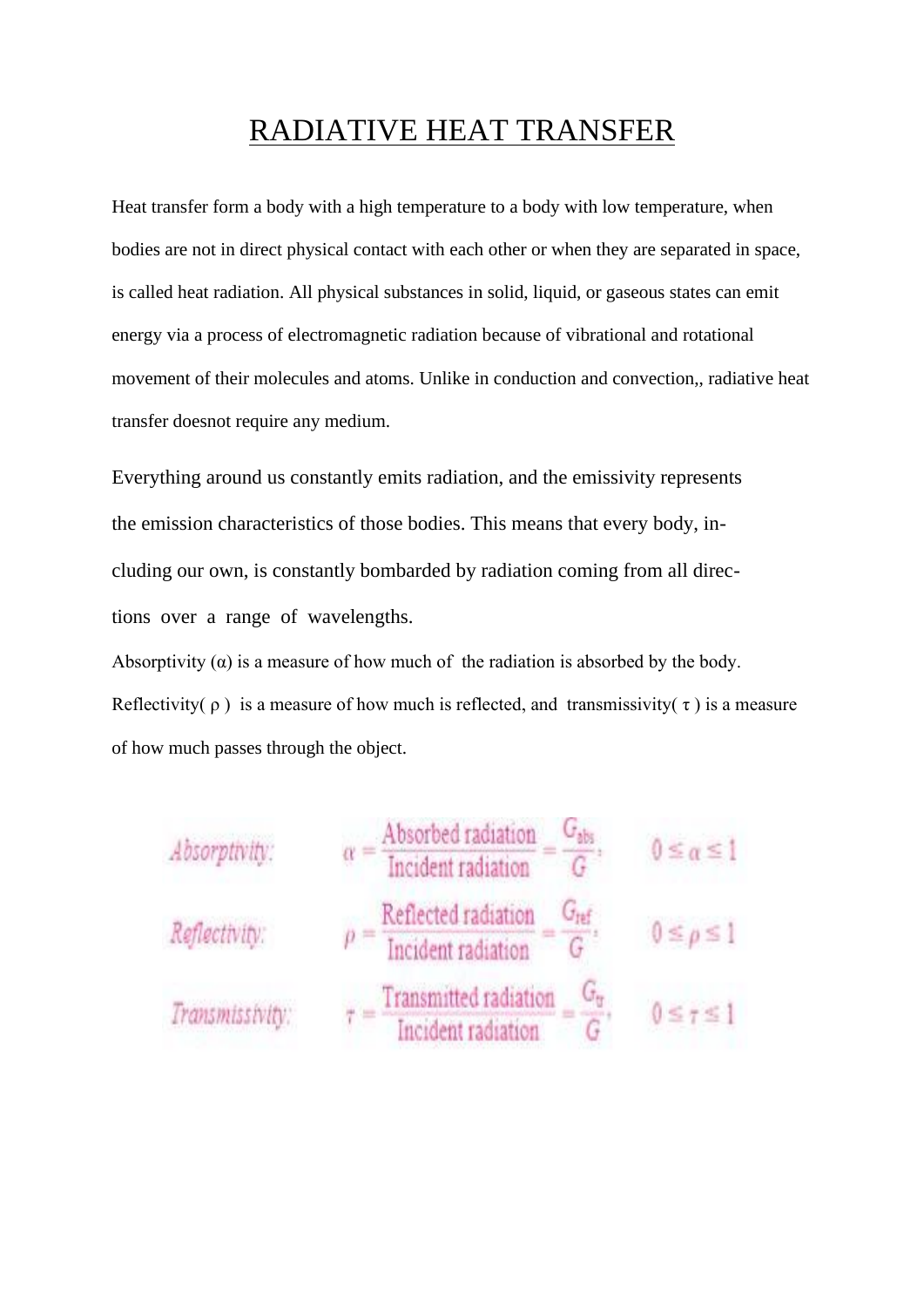#### BLACKBODY RADIATION

A blackbody is an ideal surface with the following properties.

1. Blackbody radiation absorbs all the incident radiation independent of wavelength and direction.

2. For a given wavelength and temperature, no surface can emit more energy than a blackbody. Planck's distribution of blackbody radiation is given by

$$
I_{\lambda,b}(\lambda,T) = \frac{2hc^2}{\lambda^5 \left[e^{\frac{hc}{k_B\lambda T}} - 1\right]}
$$

where  $I_{\lambda,B}$  is the blackbody intensity, h = 6.6252 × 10<sup>-34</sup> J s, k<sub>B</sub> is Boltzmann constant = 1.38  $10^{-23}$ J/K, and c is the speed of light. The blackbody emissive power is given by  $e_{b,\lambda}(\lambda,T) =$ pIb,l(l,T). Integration of the blackbody emissive over the entire spectrum gives the famous Stefan-Boltzmann law,  $e = \sigma T^4$ .  $\sigma$  is the StefaneBoltzmann constant whose value is 5.67  $\times$  $10^{-8}$  W/(m<sup>2</sup> K) and the unit of temperature is Kelvin.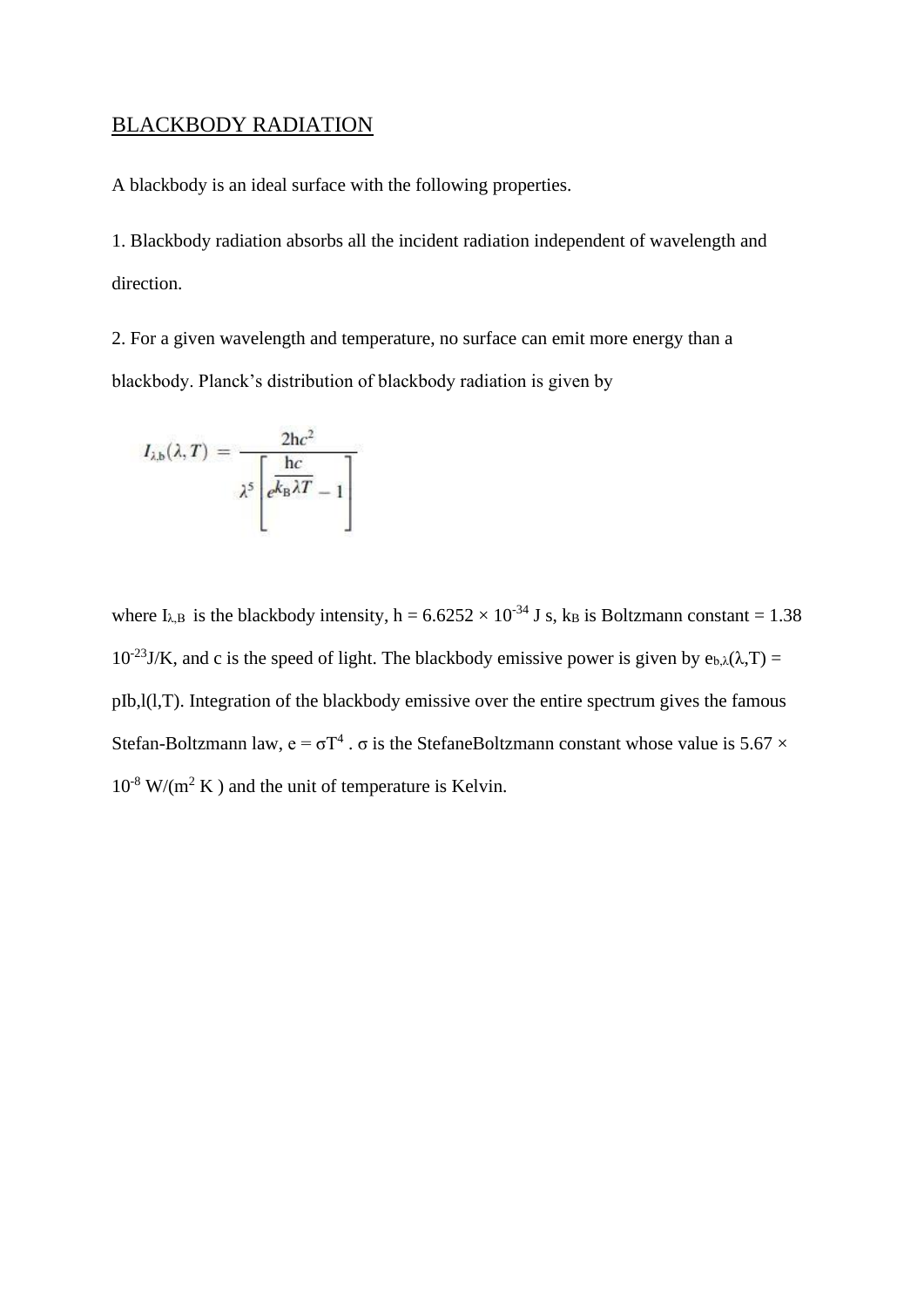#### STEFAN BOLTZMANN LAW

This law states that the rate of radiation energy from the surface per unit area is proportional to the fourth power of the temperature of the body

$$
E=\sigma A T^4
$$

 $E$  = rate of energy emission from the surface

 $A =$ surface area of the radiator

σ = Stefan- Boltzmann constant

If we consider a black body with surface temperatures  $T_1$  which radiates to another black body with surface temperature  $T_2$  that completely surrounds it, the second black body completely absorbs the incident energy and emits radiant energy that is proportional to  $T_2^4$ . The net heat rate transfer by thermal radiation is then given by:

$$
E = \sigma A (T_1^4 - T_2^4)
$$

A black body is a perfect radiator. Real bodies, however, do not act like a perfect radiator and emit at a lower rate. To take 108 Nonlinear Systems in Heat Transfer into account the real nature of the radiant bodies, a factor ε, called emissivity, is introduced. Emissivity is defined as the ratio of the emission from a real "gray" surface to the emission from a perfect "black" surface. Then, the rate of radiation heat transfer from a real body at temperature T1 which is surrounded by a black body at temperature T2, is given by:

$$
E = \sigma A_1 \epsilon_1 (T_1^4 - T_2^4)
$$

It is worth pointing out that in most of the practical engineering problems, usually all threeheat transfer mechanisms, namely conduction, convection, and radiation, occur simultaneously.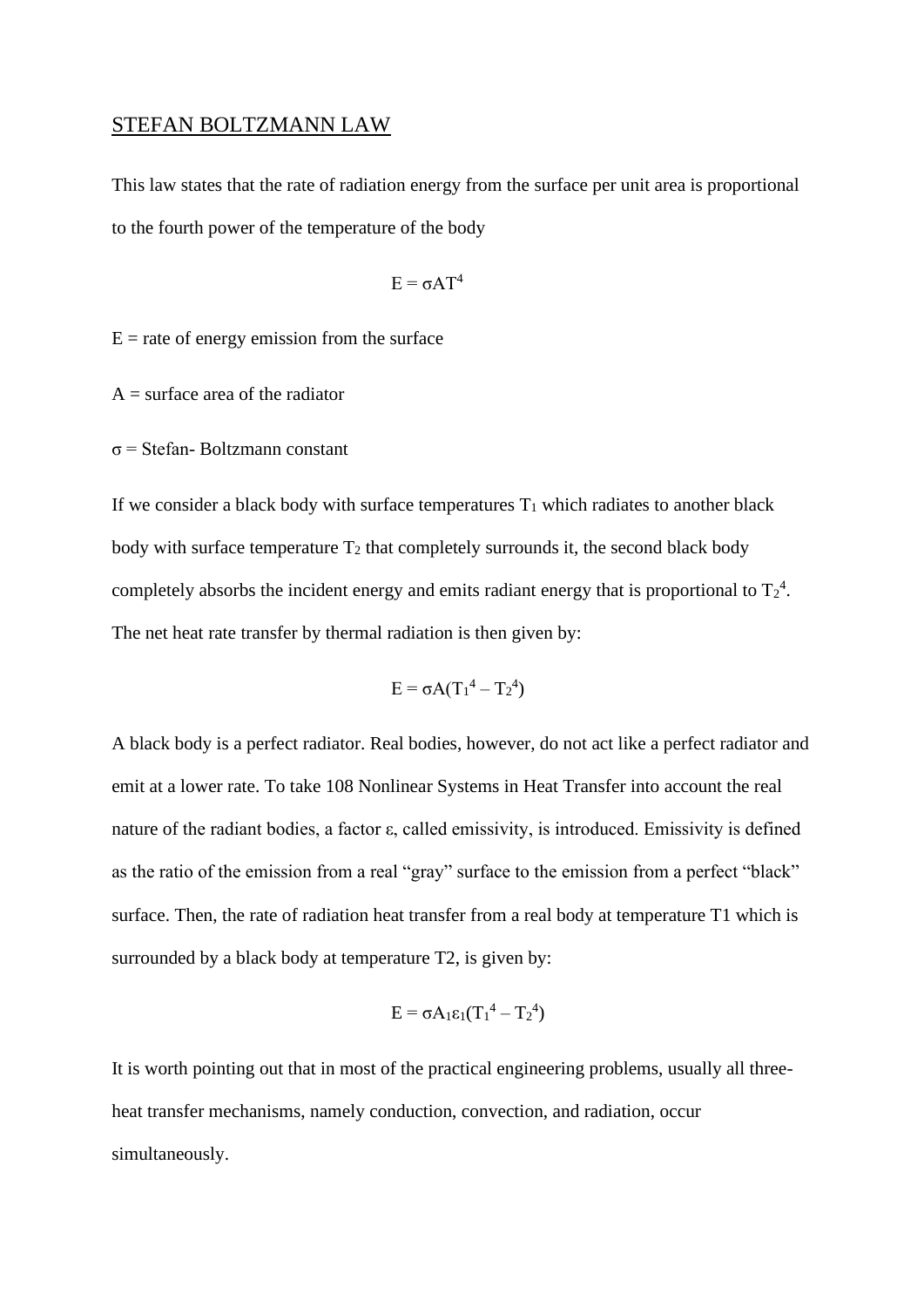#### KIRCHOFF'S LAW

It establishes the relationship between the emissivity and the absorptivity of a body. This relationship may be obtained by studying radiant interchange between two surfaces.

Consider two surfaces, one gray and the other absolutely black. The surfaces are arranged parallel to each other and so close that the radiation of each impinges upon the other. The temperature, emissive power and absorptivity of the surfaces are, respectively, T, E, A and  $T_0$ ,  $E_0$ ,  $A_0$ ;  $A_0 = 1$  and  $T>T_0$ . Let us write the energy balance for the gray surface. A unit area of the gray surfaces emits per unit time a certain amount of energy  $E$  [kcal/m<sup>2</sup>-hr]. The energy impinging upon the black surface is fully absorbed by it. In its turn, the black surface emits  $E_0$  [kcal/m<sup>2</sup>-hr]. A portion A $E_0$  of this energy is absorbed by the gray body, and the remaining portion, equal to  $(1-A)$  E<sub>0</sub>, is reflected and fully absorbed by the black surface. Thus, for the gray surface the energy input is AE and expenditure E. Consequently, the balance of radiant interchange is

 $E_{res}$  = q = E-AE<sub>0</sub> [kcal/m<sup>2</sup>-hr].

Radiant interchange between two surfaces also takes place when  $T = T_0$ . In this case, the system is in mobile thermal equilibrium and  $q = 0$ . Then, from equation we have

$$
E = AE_0 \text{ or } \frac{E}{A} = E_0
$$

The relationship is applicable to any body and therefore may be rewritten as follows:

$$
\frac{E_1}{A_1} = \frac{E_2}{A_2} = \frac{E_3}{A_3} = \dots = \frac{E_0}{A_0} = E_0 = f(T)
$$

In this form, Kirchhoff's law is formulated thus**: For all bodies the ratio of the emissive power to absorptivity is the same and is equal to the emissive power of a black body at the same temperature, and depends only on the temperature.**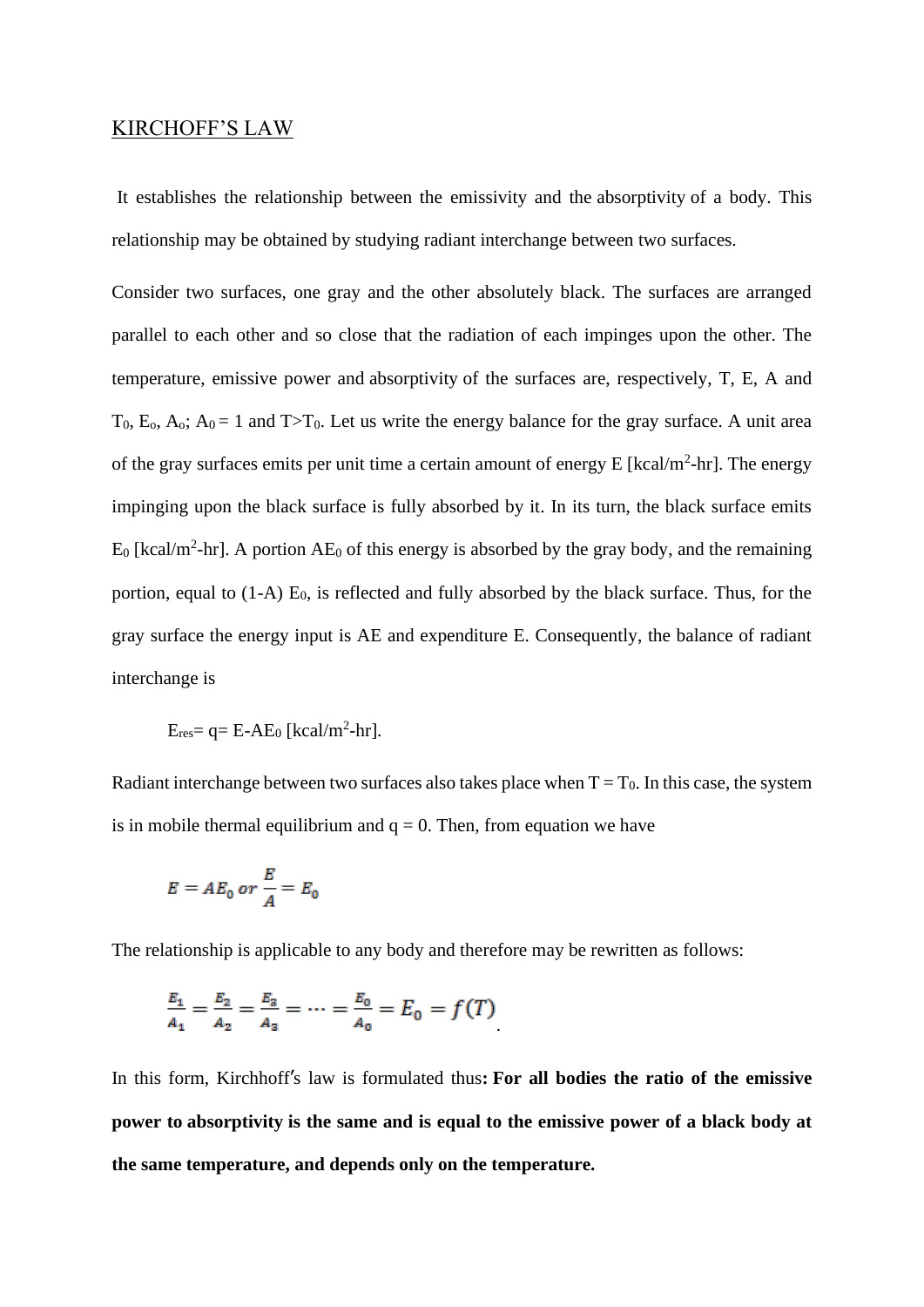From Kirchhoff's law it also follows that the emissive power of bodies increases along with their absorptivity. If the absorptivity A of a body is low, its emissive power E is low too. Therefore, good reflectors are poor emitters; for instance, the emissive power of an absolutely white body is zero.

## LAMBERT'S LAW

This law states that the total emissive power  $E_{\theta}$  from a radiating plane surface in any direction is directly proportional to the cosine of the angle of submission. The angle of emission  $\theta$  is the angle subtended by the normal to the radiating surface and the direction vector of emission of the receiving surface. If  $E_n$  is the total emissive power of the radiating surface in the direction of its normal then

 $E_\theta = E_\theta \cos \theta$ 

#### WEIN'S DISPLACEMENT LAW

The black body radiation curve for different temperature peaks at a wavelength inversely proportional to the temperature

#### $\lambda_{\text{max}} \times T = c$

where T is the absolute temperature in Kelvin

and c is constant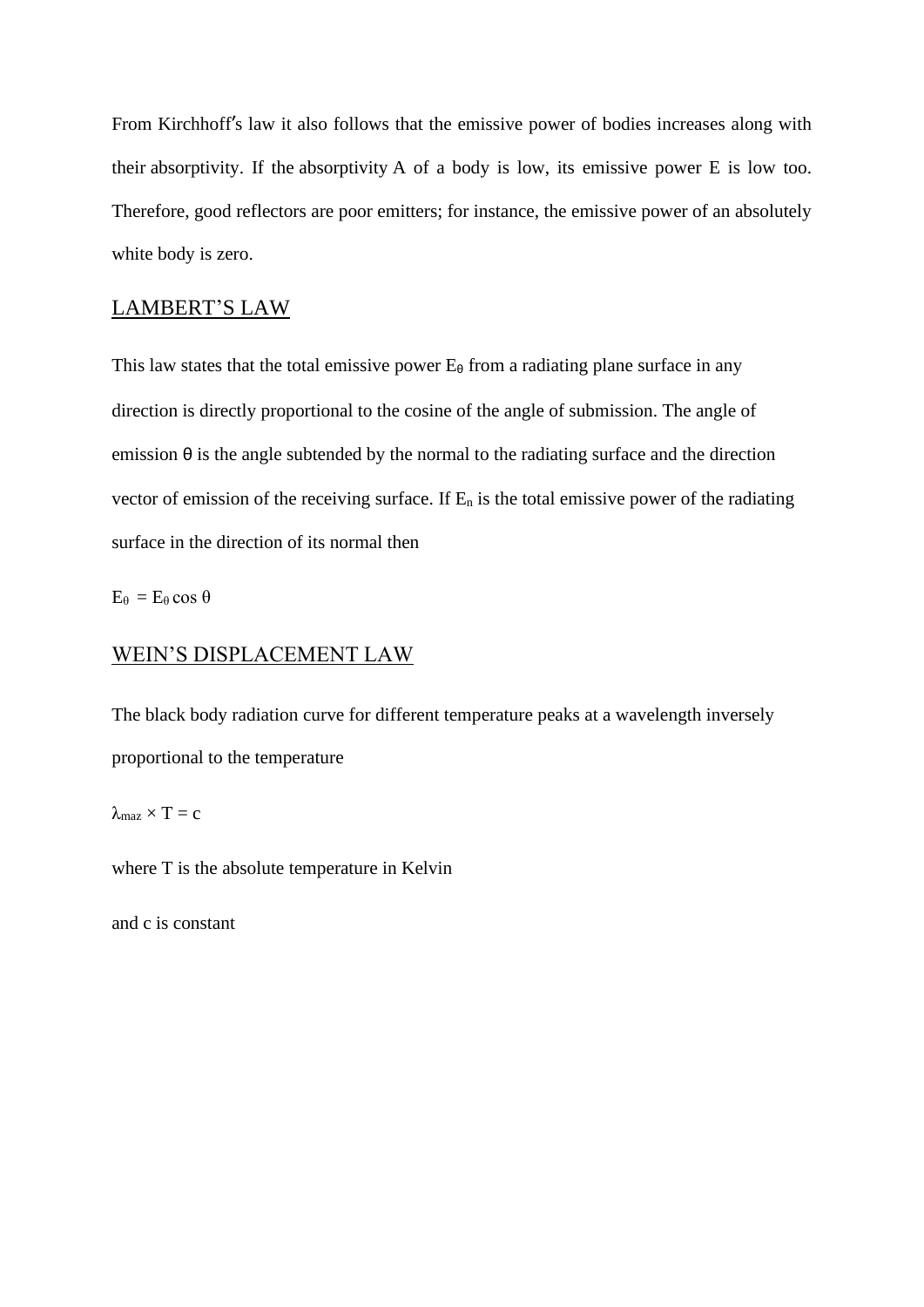

*Figure 3: blacbody radiation as a function of wavelength at various wavelenth*

## GREY BODY

A source with emissivity ( $\varepsilon$  < 1) independent of wavelength ofteh is referred to as a gray body. It will have emissive and absorptive power less than that of a blackbody.

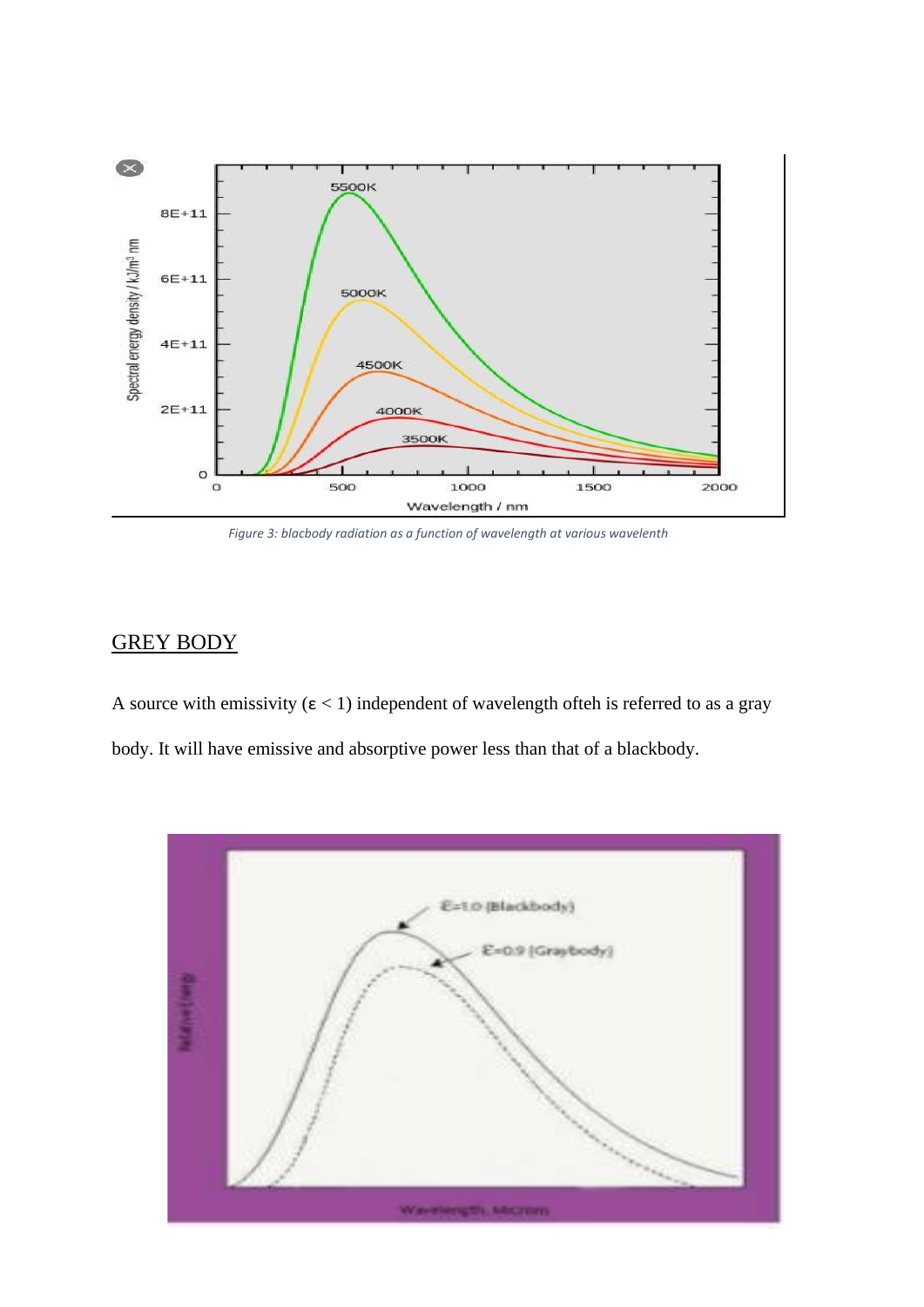#### THE VIEW FACTOR

Radiation heat transfer between surfaces depends on the orientation of the surfaces relative to each other as well as their radiation properties and temperatures.

It is purely a geometrical parameters that accounts for the effects of orientation on radiation between surface.

In view factor we assume uniform radiation in all directions throughout the surface. Also the surface between two surface doesnot absorb, emit or scatter radiation.

 $F_{ij}$  = the fraction of the radiation leaving surface I that strikes the surface j directly

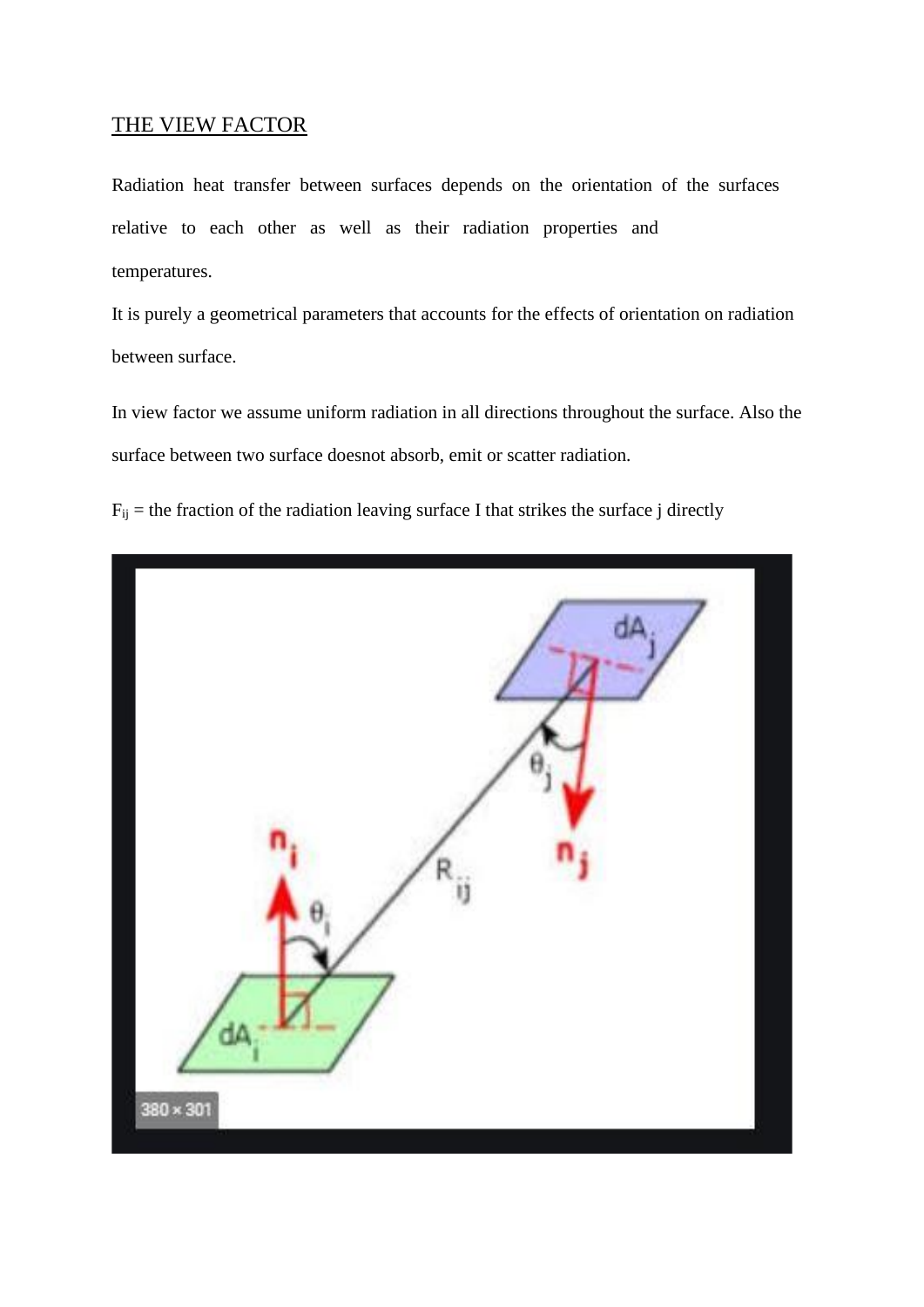Note the following

- The view factor ranges between zero and one
- $F_{ij} = 0$  indicates that two surfaces donot see each other directly.  $F_{ij} = 1$  indicates that the surface j completely surrounds surface i.
- The radiation that strikes the surface doenot need to be absorbed by that surface
- F<sub>ii</sub> is the fraction of radiation leaving surface i that strikes itself directly.  $F_{ii} = 0$  for plane or convex surfaces, and  $F_{ii} \neq 0$  for concae surface.



*Figure 4: view factor of different surface*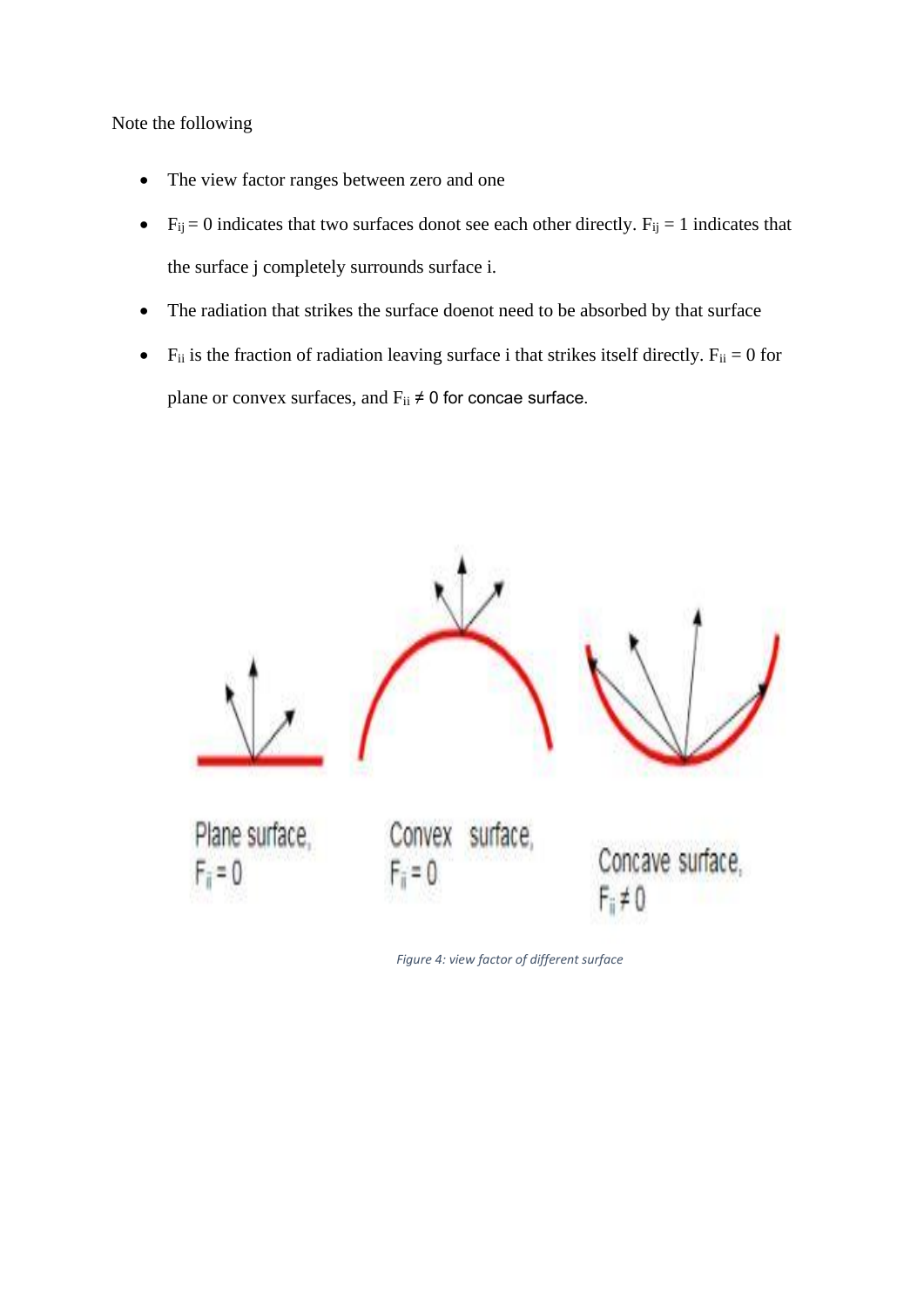## The Reciprocity Rule

The view factor  $F_{ij}$  is not equal to  $F_{ji}$  unless the areas of the two surfaces are equal. It can be shown that:

$$
A_i F_{ij} = A_j F_{ji}
$$

## **The Summation Rule**

In radiation analysis, we usually form an enclosure. The conservation of energy principle requires that the entire radiation leaving any surface i of an enclosure be intercepted by the surfaces of enclosure. Therefore,

$$
\sum_{j=1}^N F_{ij} = 1
$$

The summation rule can be applied to each surface of an enclosure by varying i from 1 to N (number of surfaces). Thus the summation rule gives N equations. Also reciprocity rule gives 0.5 N (N-1) additional equations. Therefore, the total number of view factors that need to be evaluated directly for an N-surface enclosure becomes

$$
N^2 - \left[ N + \frac{1}{2}N(N-1) \right] = \frac{1}{2}N(N-1)
$$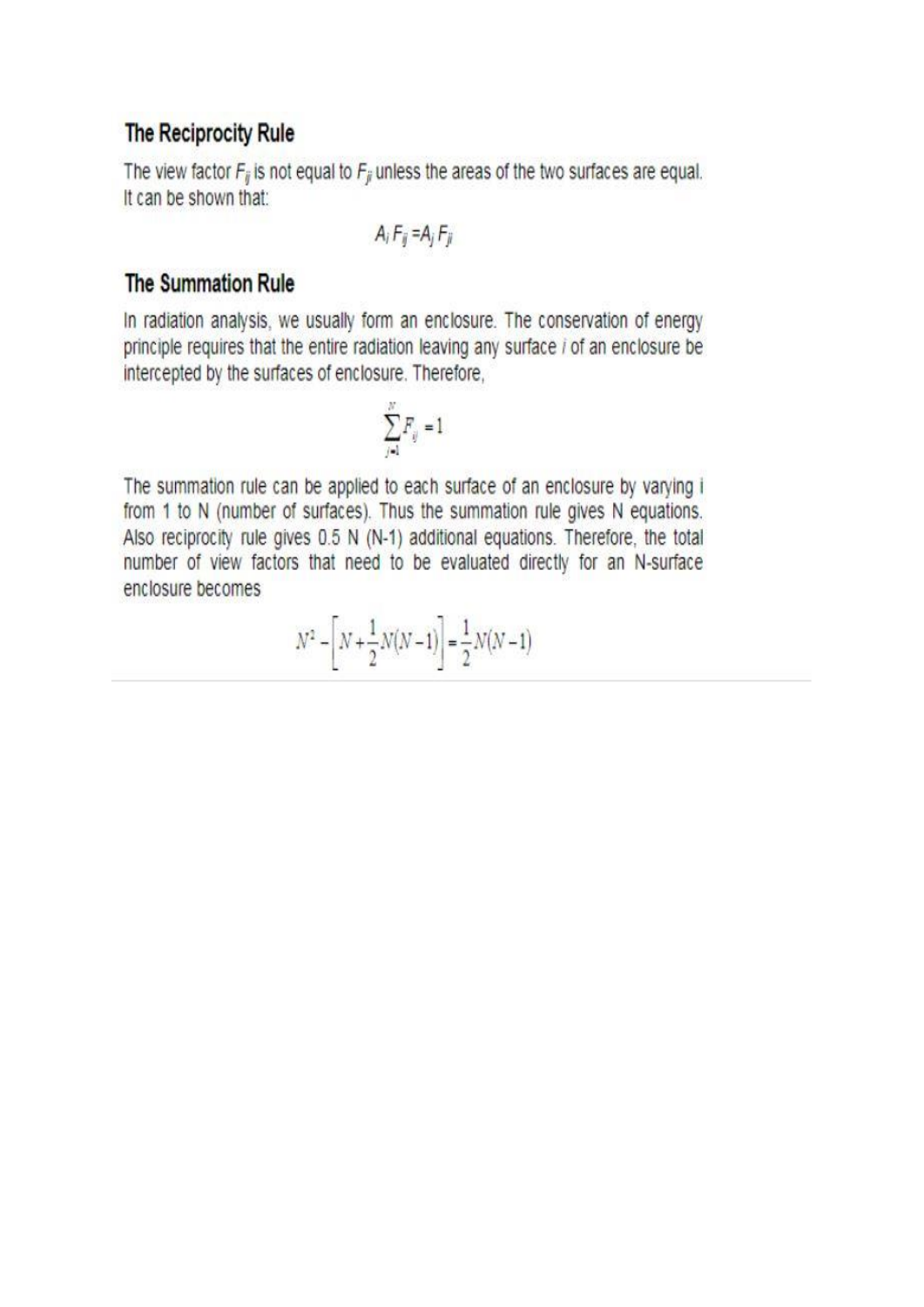# MODULE V MASS TRANSFER

It is defined as the transfer of matter by virtue of species concentration difference in a system. The differences in concentration gradient provides the driving force for mass transfer. It always occurs in the direction of reducing concentration gradient.

#### Mass transfer occurs in two mechanisms

- i. Diffusion mass transfer
- ii. Convective mass transfer

#### i. **Diffusion mass transfer**

In this process the transfer of mass occur by the movement of molecules or species or particles of one component to other. Diffusional mass transfer may occur due to the concentration gradient

#### ii. **Convective mass transfer**

It is mechanism in which mass is transferred between the fluid and the solid surface as a result od movement of matter from the fluid to the solid surface or fluid.

Again the convective mass transfer is classified into natural and forced convection mass transfer.

#### **Mass flux**

The amount of mass transfer per unit area of the flow is called mass flux.

If m is the amount of mass flow and A is the are normal to the direction of mass flow, then the mass flux  $J = m/A$ .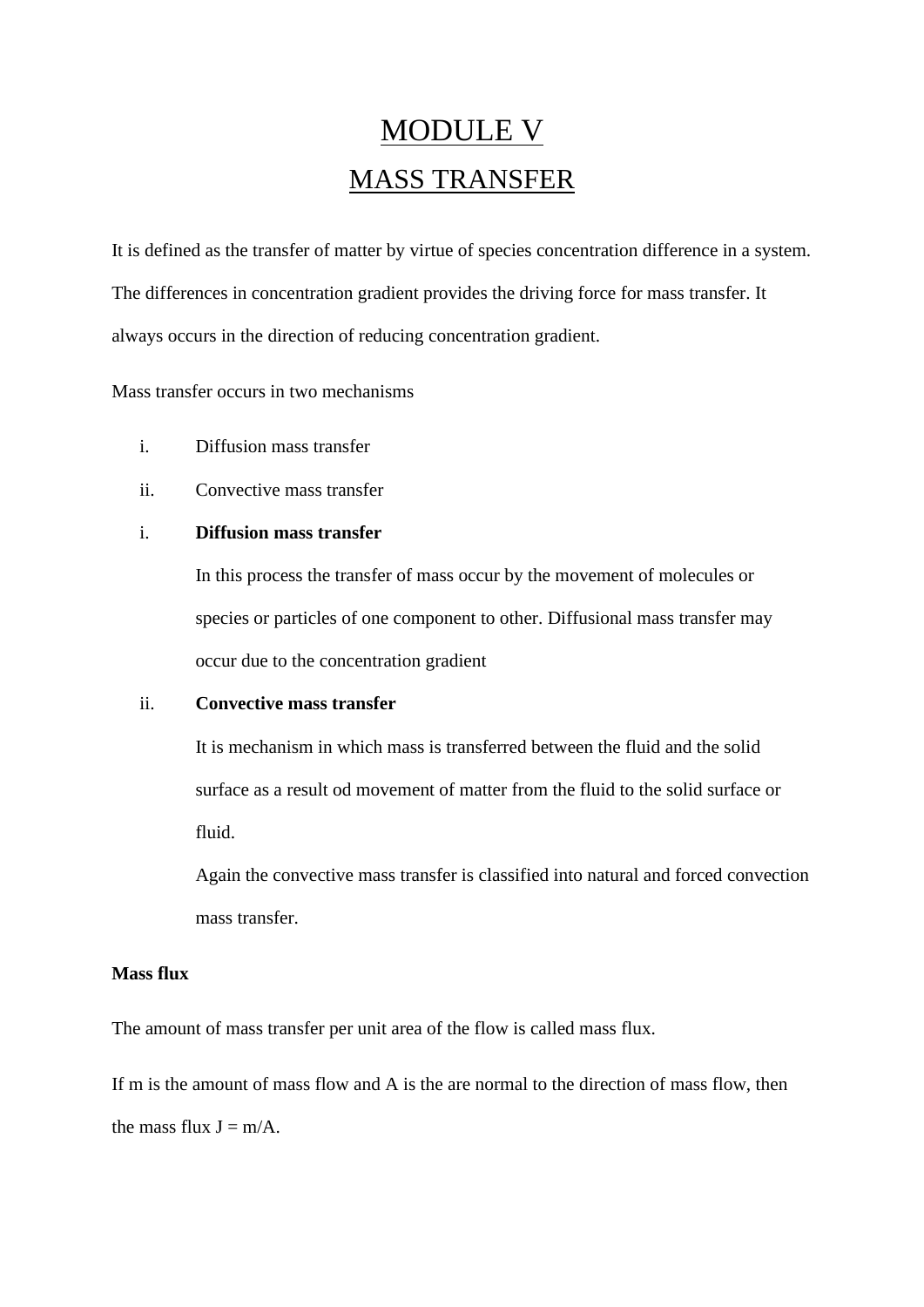### **Laws of diffusion**

#### **Fick's law of diffusion**

Fick's first law state that the mass flux J is directly proportional to the concentration gradient of the species.

$$
J=-D\frac{\partial c}{\partial x}
$$



Where D is the proportionality coefficient called diffusion coefficient or diffusivity.

*Figure 5: geometry of Fick's first law*

The above figure shows that the diffusion is down the concentration gradient that's why the minus sign is in the equation the diffusion driving force is the concentration gradient. This is also known as the steady state equation or similar to the Fourier laws of heat transfer.

Similarly the unsteady state condition is represented by a second order differential equation known as Fick's second law,

$$
\frac{\partial c_x}{\partial t} = \frac{\partial}{\partial x} \left( D \frac{\partial c_x}{\partial x} \right)
$$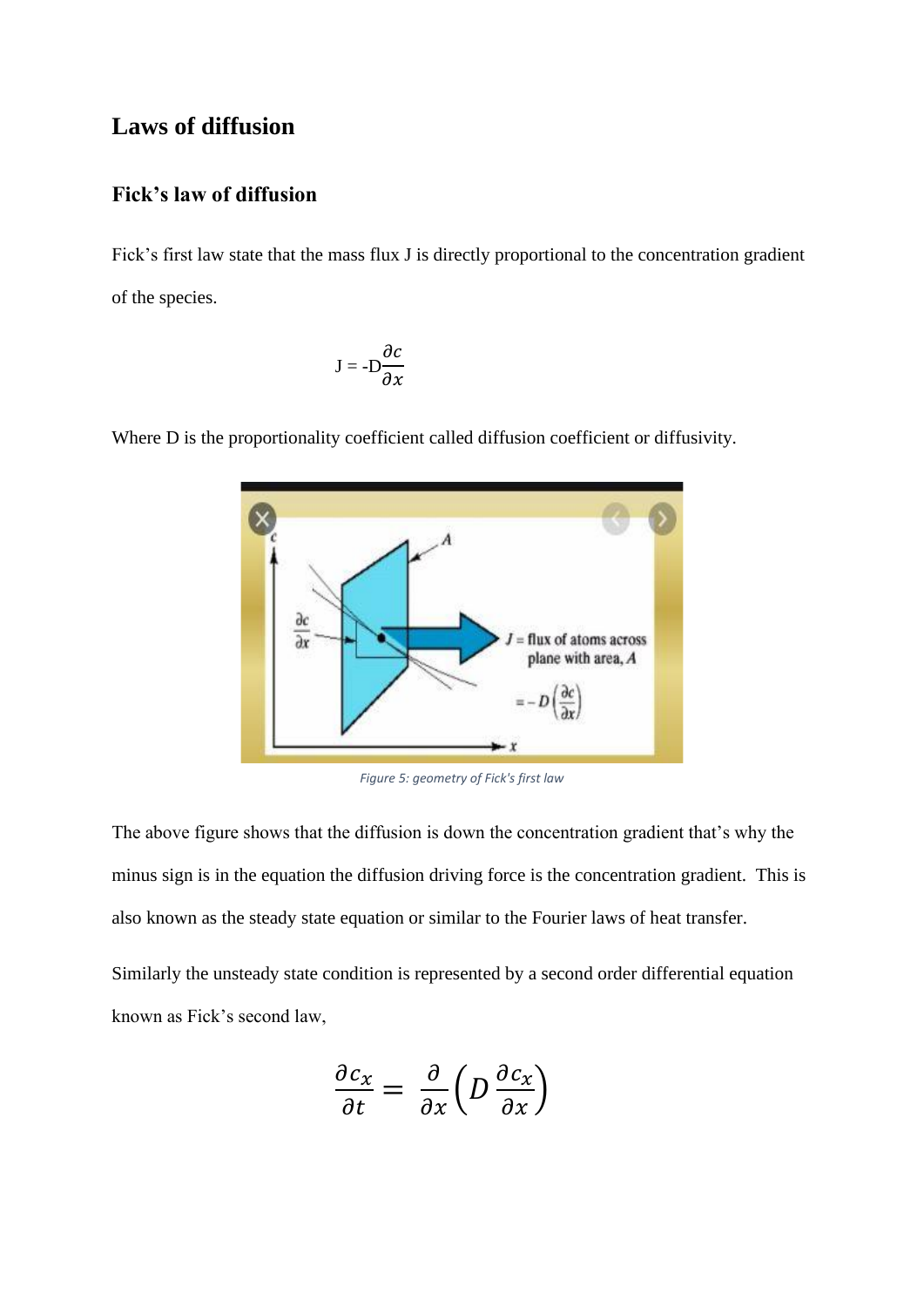For many practical problem one can assume that D is independent of c leading to a simplified version of the above equation\

$$
\frac{\partial c_x}{\partial t} = \left( D \frac{\partial^2 c_x}{\partial x^2} \right)
$$

The common application of the above equation is the diffusion of material into a semi-infinite solid while the surface concentration of the diffusion species,  $c_s$  remains constant. Two examples of this system would be the plating of metals and the saturation of materials with atmospheric gases. Specifically, the steel surface are often hardened by carburization, the diffusion of carbon atoms into the steel from a carbon-rich environment. The solution to theis differential equation with the given boundary condition is

$$
\frac{c_x - c_0}{c_s - c_0} = 1 - erf\left(\frac{x}{2\sqrt{Dt}}\right)
$$

Where  $c_0$  is the initial bulk concentration of the diffusing species and erf refers to the Gaussian error function.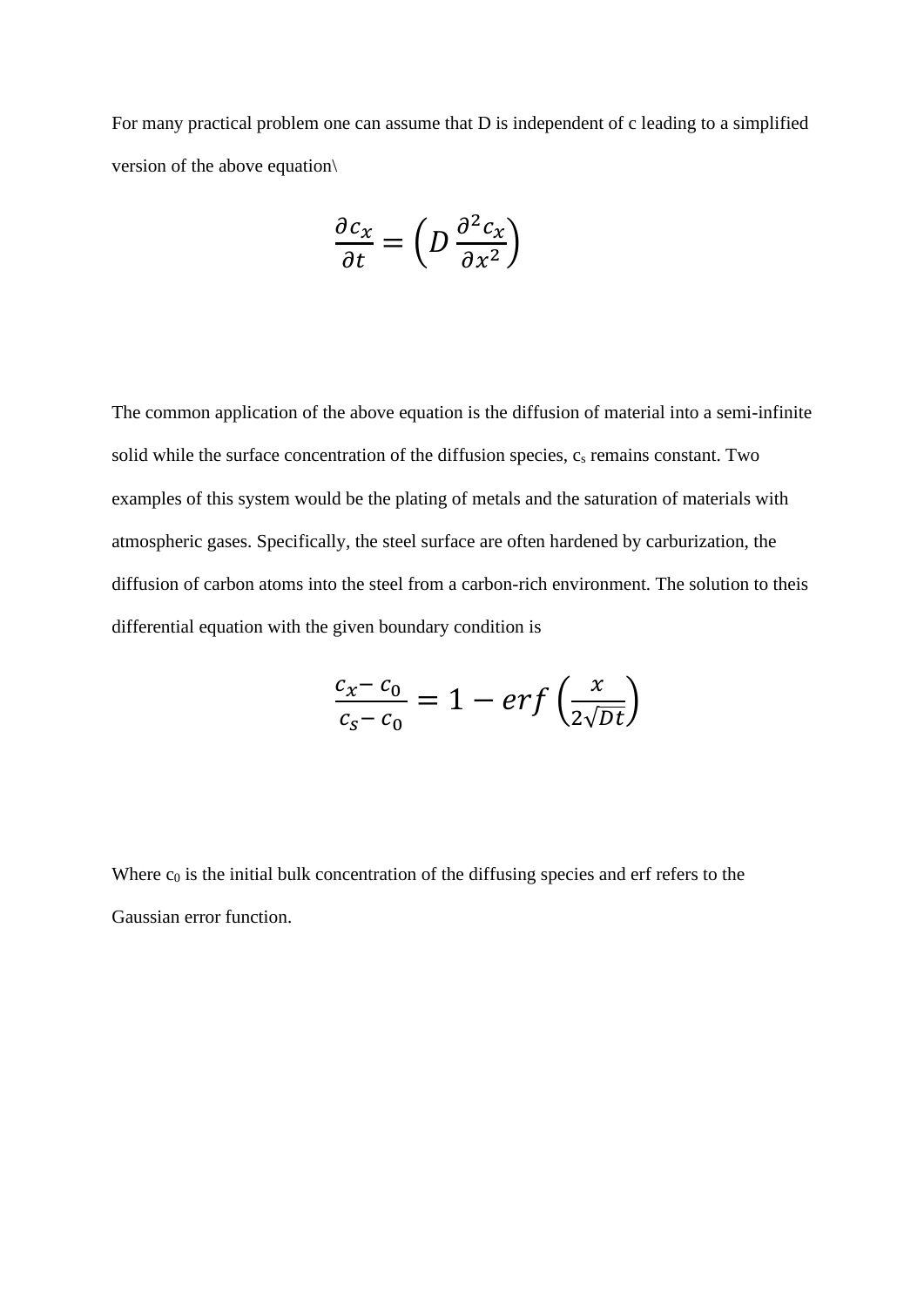

*Figure 6: solution of Fick's second law*

## **CONCENTRATION BOUNDARY LAYER**

In a flowing system, there will be a relative transport of species and species conservation must be satisfied at each point in the concentration boundary layer. The pertinent form of the conservation equation may be obtained by identifying the processes that affect the **transport** and **generation** of species A for a differential control volume in the boundary layer.

**[Derivation is similar to the thermal boundary layer equation**; - carry out. Hints: Species A may be transported by advection **(with the mean velocity of the mixture)** and by diffusion **(relative to the mean motion)** in each of coordinate directions.**]**

The rate at which the mass of species **A** is generated per unit volume due to such reactions as  $\dot{n}_A$ . If the total mass density  $\rho$  is assumed to be constant we get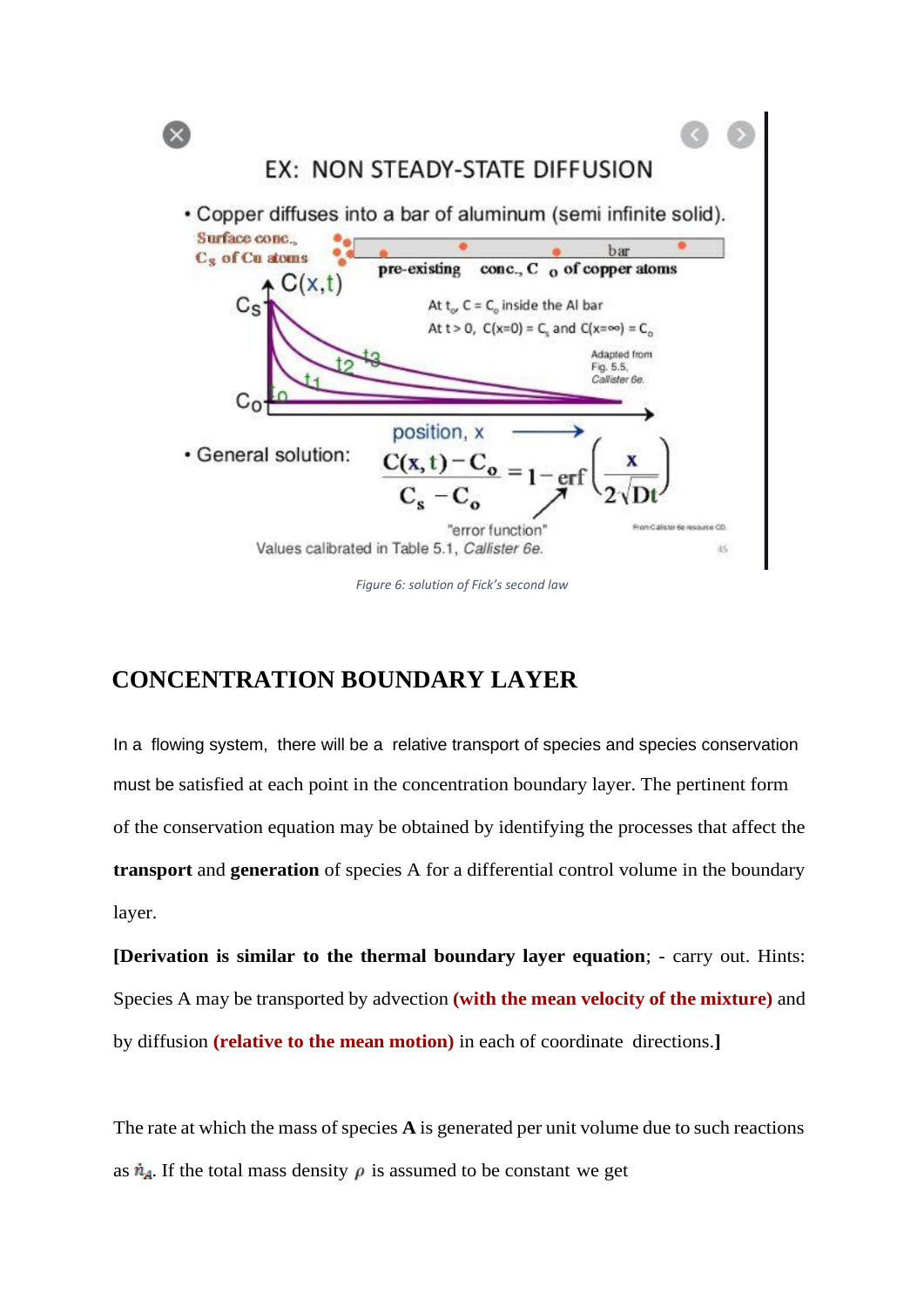………………………..1

For mass transfer problems,  $\upsilon$  can no longer be zero at the surface. However, it will be reasonable to assume  $v = 0$  which is equivalent to assuming that mass transfer has a negligible effect on the velocity boundary layer. We note that with mass transfer, the boundary layer fluid is a binary mixture of species A and B In all problems of interest  $C_A \ll C_B$  and it is reasonable to assume that the boundary layer properties  $(k, \mu, C_p \text{ etc.})$  are those of species  $C_B$ 

because boundary layer thickness is typically small, the following inequality will apply

$$
\frac{\partial C_A}{\partial y} >> \frac{\partial C_A}{\partial x}
$$

Using the following non-dimensional variables.

$$
X = x/L, Y = y/L, U = u/U_{av}, V = v/U_{av}
$$
  

$$
C_A - C_{AW}
$$

and  $C_A^* = \frac{-A}{C_{A,\infty} - C_{A,W}}$ 

The above equation will become

$$
U\frac{\partial C_A^*}{\partial X} + V\frac{\partial C_A^*}{\partial Y} = \frac{1}{Re_L S_c} \frac{\partial^2 C_A}{\partial y^2}
$$

where ,  $S_c$  is Schmidt Number =  $nu/D_{AB}$ 

 $S<sub>c</sub>$  is the ratio of momentum and mass diffusivities. For mass transfer in a gas flow over an evaporating liquid or sublimating solid, the convection mass transfer coefficient  $h_m$ L,  $D_{AB}$ ,  $\rho$ ,  $\mu$  and  $U_{av}$ . depends on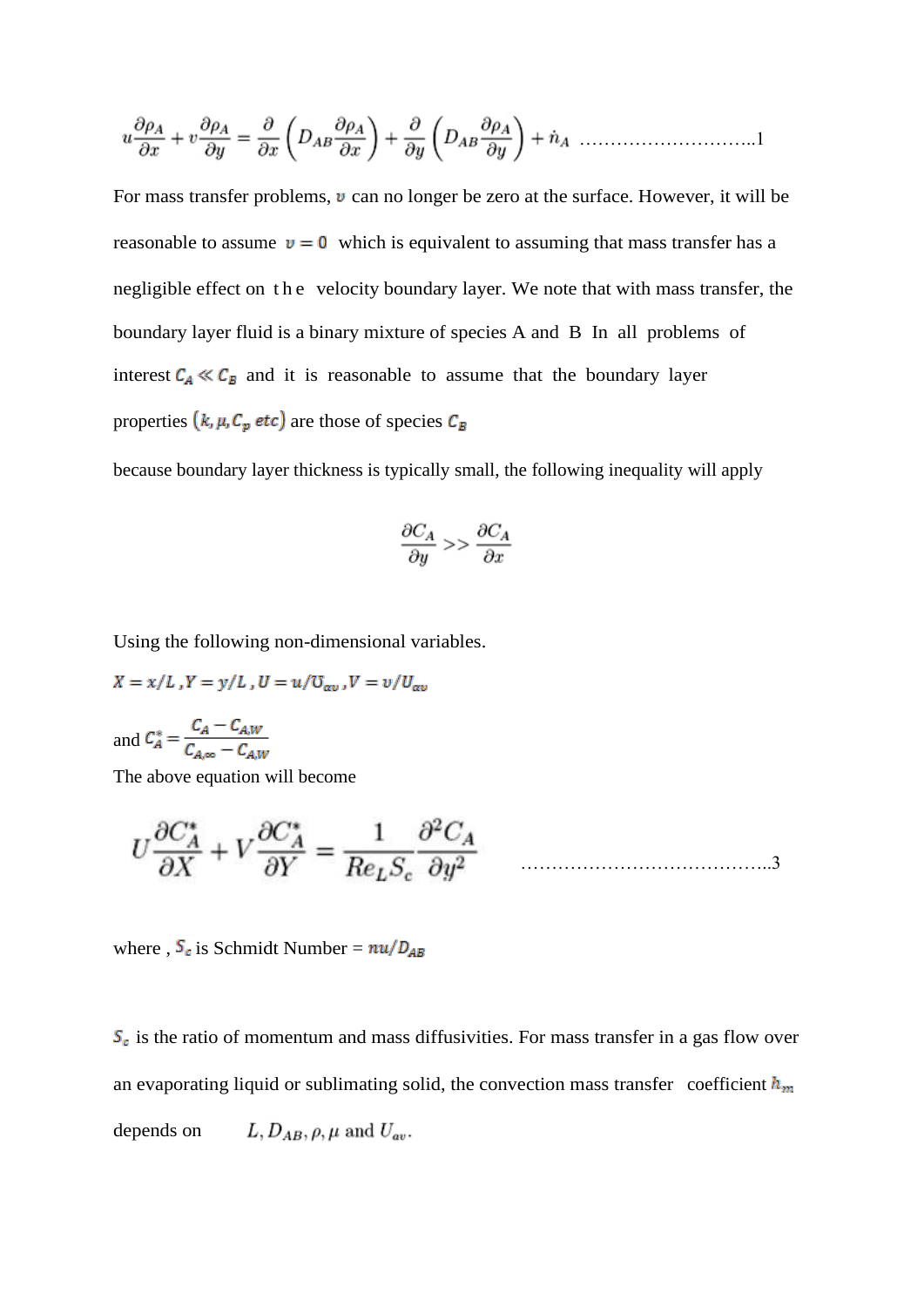$$
C_A^* = f(X, Y, Re_L, S_c)
$$

Again,

$$
h_m = -\frac{D_{AB}}{L} \frac{(C_{A,\infty} - C_{A,\mathbf{w}})}{(C_{A,\mathbf{w}} - C_{A,\infty})} \left.\begin{array}{cc} \frac{\partial C^*_A}{\partial y}\end{array}\right|_{y=0}
$$
  

$$
h_m = \frac{D_{AB}}{L} \left.\begin{array}{cc} \frac{\partial C^*_A}{\partial y}\end{array}\right|_{y=0}
$$

Which is dimensionless concentration gradient at the surface

Sh = Sherwood number = 
$$
\frac{h_m L}{D_{AB}} = \frac{\partial C_A^*}{\partial y}|_{y=0}
$$

We have already seen that the significance of **Prandtl number**

$$
P_r = \frac{molecular\ diffusitivity\ of\ momentum}{molecular\ diffusitivity\ of\ heat} = \frac{v}{\alpha} = \frac{\mu C_p}{\alpha}
$$

Similarly, the **Schmidt number** provides a relative measure of the relative effectiveness of

momentum and mass transport by diffusion in the velocity and concentration boundary layers, respectively.

$$
Sc = \frac{\nu}{D} = \frac{\mu}{\rho D} = \frac{\text{viscous diffusion rate}}{\text{molecular (mass) diffusion rate}}
$$

Another parameter which related to Pr and Sc is the lewis number. It is defined as

$$
Le = \frac{\alpha}{D_{AB}} = \frac{Sc}{Pr}
$$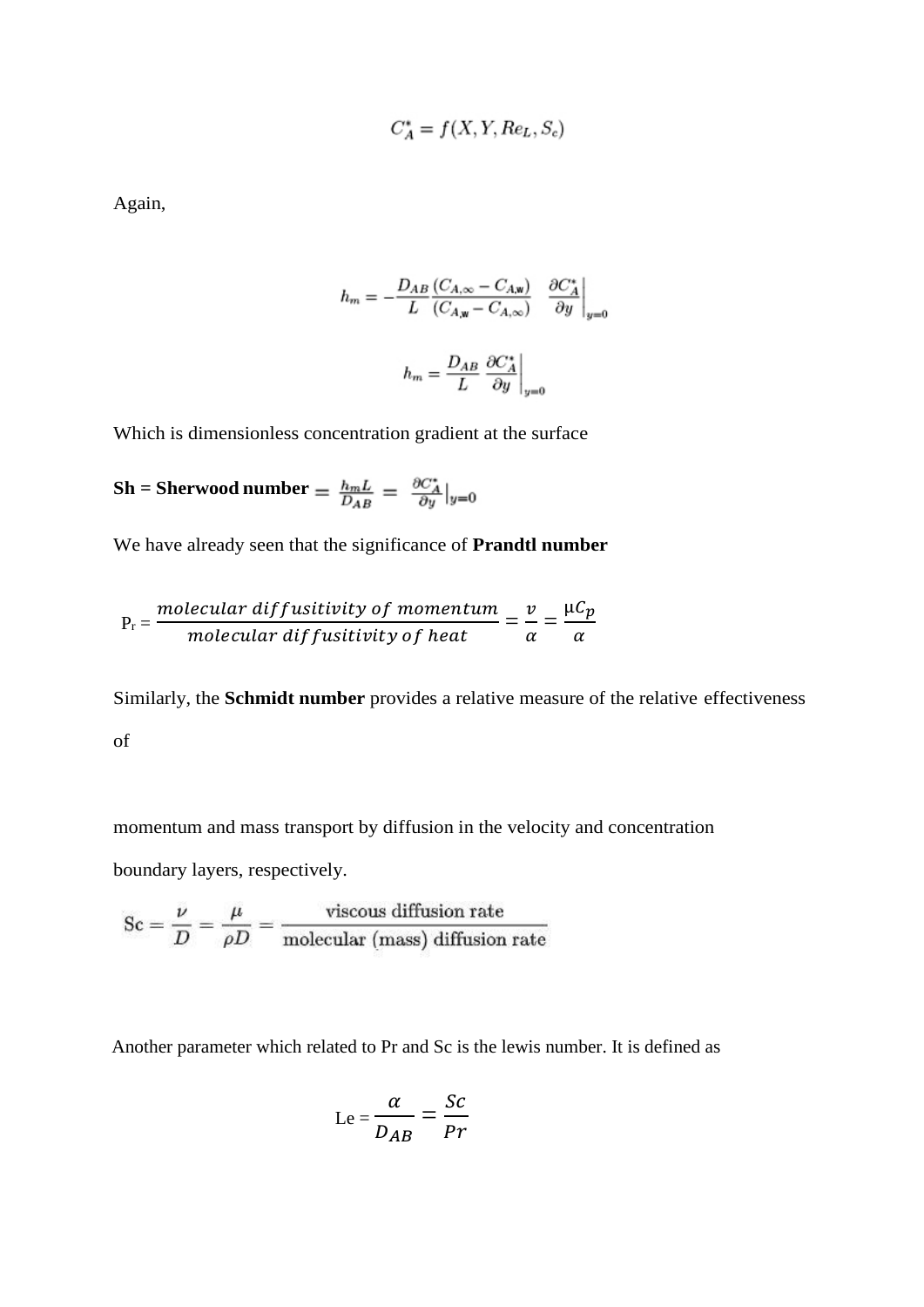## **INTERFACIAL MASS TRANSFER**

In the previous section, we deal with mass transfer only with single phase. However, in metallurgical application mass transfer are concerned with transfer across the phase boundary which may be called as the interfacial mass transfer. Some theories have been suggested to calculate the mass transfer rate across the phase boundary

#### **Two-film theory**

First proposed by Lewis and Whitman, they attempt to explain the mass transfer across an interface. In this theory, they assumed that the turbulence dies at the interface and that a laminar layer is established across the interface. Outside these laminar layer, the composition of these phase assumes to be in uniform



*Figure 7: two film theory transfer of a componet from slag phase to metalphase*

*Are the*